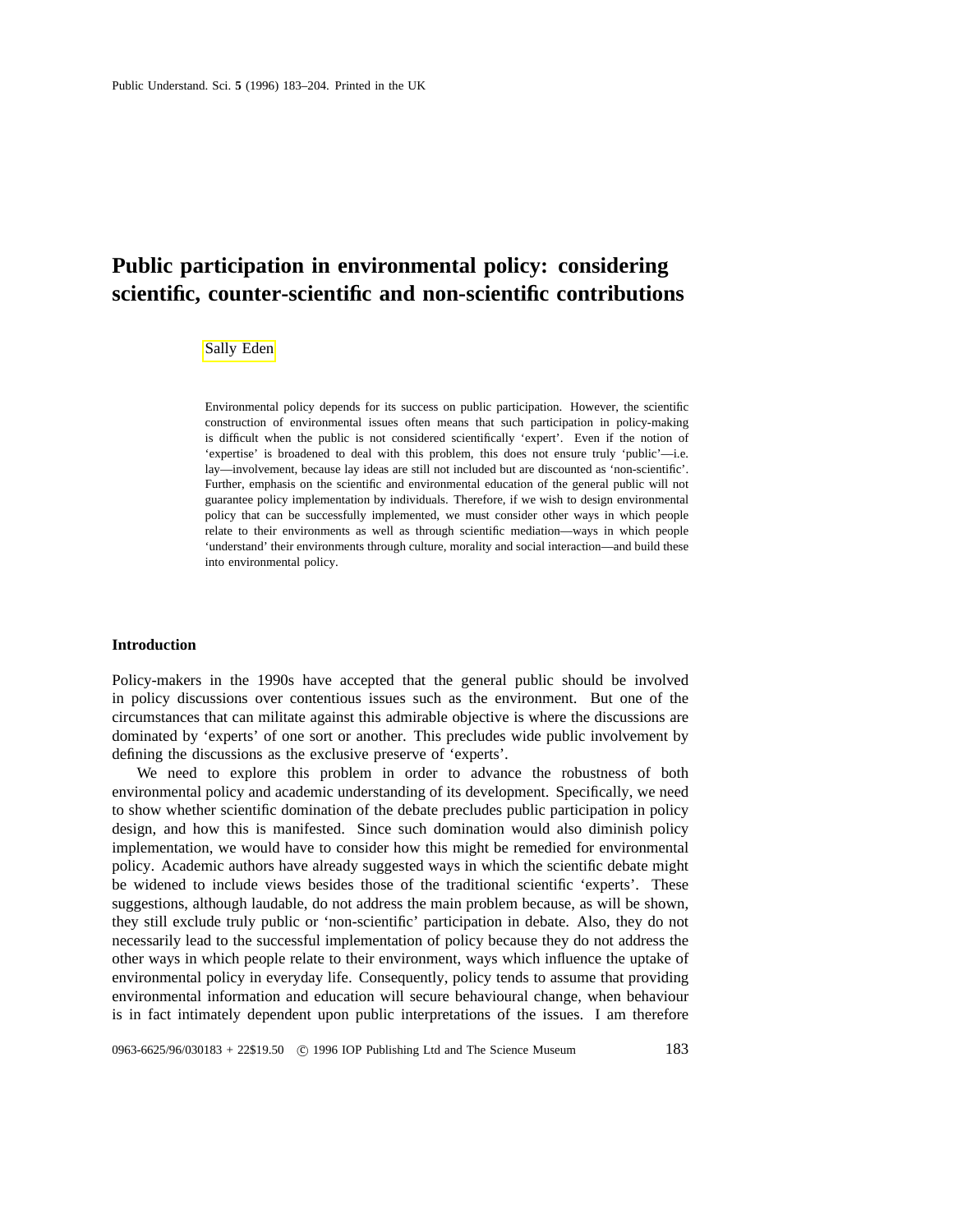arguing that we need to consider more than the 'scientific' understandings held by the public when we address environmental policy. Widening the notion of science and the scientific contribution to environmental policy will not fulfil this objective, so we must also address other forms of contribution, especially those linked to the socio-cultural aspects of environmental issues.

I want to lay out my arguments by first establishing that public participation is increasingly stressed in environmental policy. Secondly, I shall show whether environmental policy is dominated by scientific and other 'expert' representatives, thereby forming an exclusionary debate. Thirdly, I shall consider the burgeoning research into the complementary but 'non-scientific' ways in which people understand their environments. Fourthly, I shall consider ways in which environmental policy debates might be broadened by extending the notions of expertise being used. After considering the limitations of these, I shall argue that other forms of 'understanding' besides the scientific might prove useful as passports to policy-making consultation, and that these require further research attention in the environmental field.

#### **Public participation for successful environmental policy in the 1990s**

Countries ... should encourage public participation in discussions of environmental policies and assessments.<sup>1</sup>

The necessity of public participation for successful environmental policy has been recognized for some years at both the international and the national level. At the international level, the documentation generated by the United Nations Conference on Environment and Development in Rio in 1992 (UNCED or the 'Earth Summit') emphasized the need for public involvement in the design and implementation of all sorts of environmental policy, as the quotation above illustrates. The Rio Declaration of key principles emanating from UNCED includes public involvement at paragraph 10 of nearly 30:

Environmental issues are best handled with the participation of all concerned citizens, at the relevant level. At the national level, each individual shall have appropriate access to information concerning the environment that is held by public authorities ... and the opportunity to participate in decision-making processes. States shall facilitate and encourage public awareness and participation by making information widely available.

Under this globally agreed interpretation, environmental policy should aim to involve the public not only in its design, to ensure thorough representation and consultation, but also in its implementation, to ensure that its targets are met through the actions of all individuals. Of course, the two aspects are complementary: policy should be designed so that it *can* be implemented by individuals, i.e. it must appreciate their views and constraints. Successful environmental policy has therefore been linked to the notion of 'concerned citizens', coupling individual action to institutional change in the name of environmental protection.2

In the major UNCED statement, *Agenda 21*, there is considerable reference to local and public participation, including participation by specific sections of the population, e.g. women, children, indigenous peoples and farmers. Specifically, Chapter 8 notes the need for better dialogue and 'mechanisms to facilitate the involvement of concerned individuals, groups and organizations in decision-making at all levels', and Chapter 28 says that all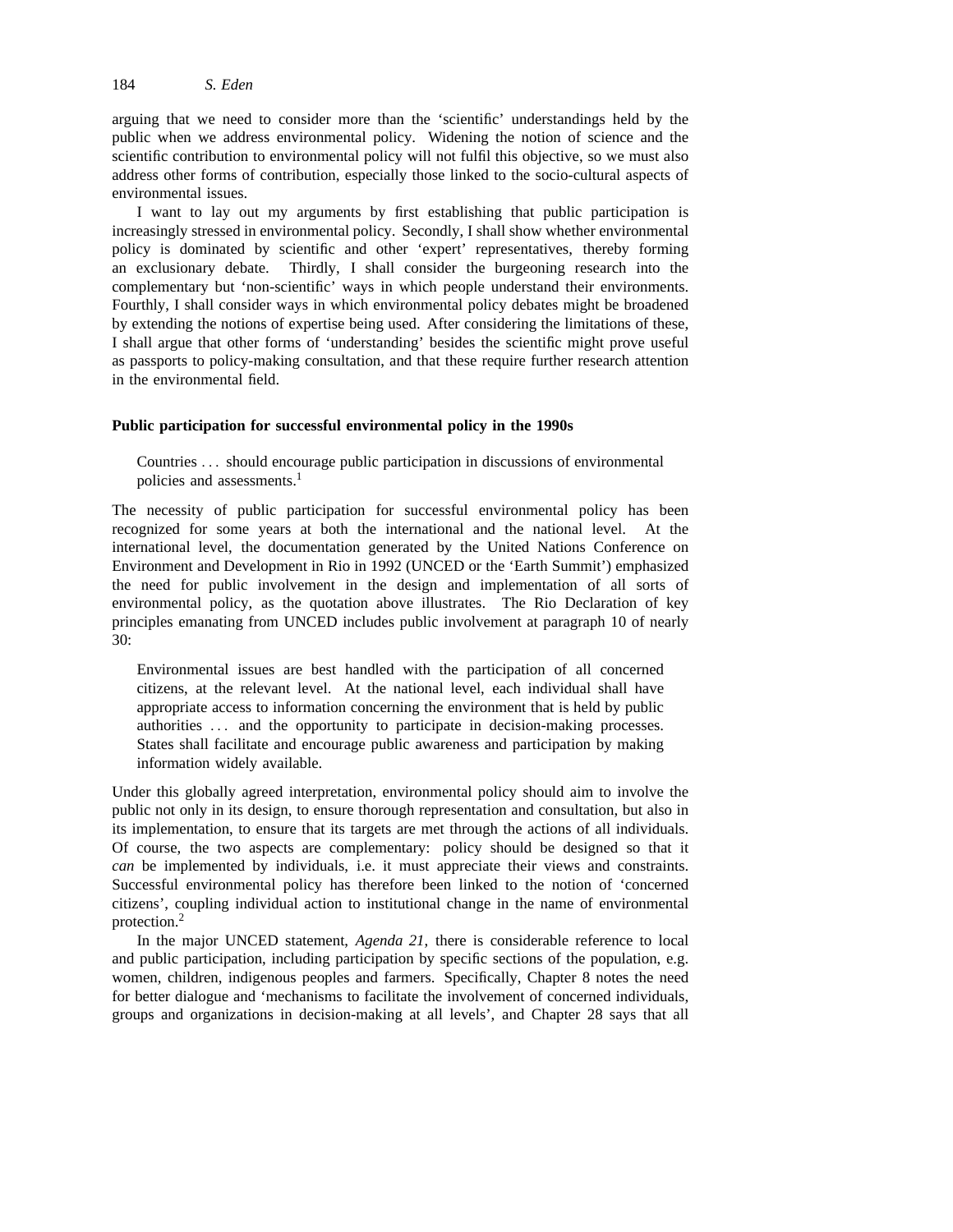local authorities should consult with citizens and local groups to build a consensus around a 'local *Agenda 21*' by 1996. This kind of policy emphasis has been interpreted to indicate that 'a new language of "empowerment", "citizen participation" and "multi-stakeholder partnership"' has been fostered by *Agenda 21*. <sup>3</sup> But such 'empowerment' is not clearly built into policy formulation. Often, public participation is relegated to the discussion of awareness and education, which implies passive absorption of information rather than active consultation. There is therefore apparently a difference between empowering people to *know* and empowering them to *act* which often goes unappreciated in environmental policy. For example, Chapter 36 of *Agenda 21* begins by noting 'a considerable lack of awareness of the interrelated nature of all human activities and the environment, due to *inaccurate or insufficient information*' (emphasis added), and primarily concerns itself with how to promote more appropriate values and behaviour through awareness and education. Participation is limited to specific structural changes within established channels of consultation and these reach out to non-governmental organizations (NGOs) rather than to the general public:

whilst there has been considerable talk of the need for community participation and involvement in wider processes of public decision making as an integral part of sustainability, to date there has been little evidence of such participation outside the impressive but still limited arena of academics, NGOs, government and business.<sup>3</sup>

The UK offers an example of how public involvement has been incorporated into national policy-making. Since the 1990 White Paper on the environment,<sup>4</sup> the UK's Department of the Environment has clearly identified a strong role for individual action in accomplishing environmental changes, in line with the Conservative Government's aim of reducing regulation on individual action, and it employs notions of 'good citizenship' to emphasize this.<sup>5</sup> This makes the individual the repository of environmental responsibility and hence responsible for the success of governmental policies. Yet the public role is limited to participation in implementation, not in policy consultation. We can see this reflected in campaigns conducted by the UK Energy Efficiency Office since 1991, which used the theme of individual responsibility to encourage public participation in domestic energy efficiency and hence in reductions in carbon dioxide emissions. The campaigns drew upon scientific statements of the causes of global warming and linked this to everyday household uses of electricity. For example, in 1991 a full-page newspaper advertisement bore the slogan 'Global Warming. How much of the responsibility rests at your door?' over a picture of a kettle sending steam into a lightning cloud (presumably representing global warming). Such campaigns therefore focused upon participation in implementation rather than participation in policy-making.

Since the White Paper, public participation has been emphasized in the UK's sustainable development strategy (1994), which was prompted by UNCED developments, and this looked more intently at possible mechanisms of consultation with various publics as required by *Agenda 21*. <sup>6</sup> This strategy set up three bodies specifically for wider consultation: the British Government Panel on Sustainable Development (with 'environmental experts' as members), the UK Round Table on Sustainable Development (NGO representatives and academics as members) and the Citizen's Environment Initiative (environmental and political figures as members). The Panel was set up to ensure that the strategy progressed and specifically took 'environmental education and training' as one of its first two general topics, because this would:

provide the population, including the workforce, with an understanding of how the environment relates to everyday issues and what action they can take personally to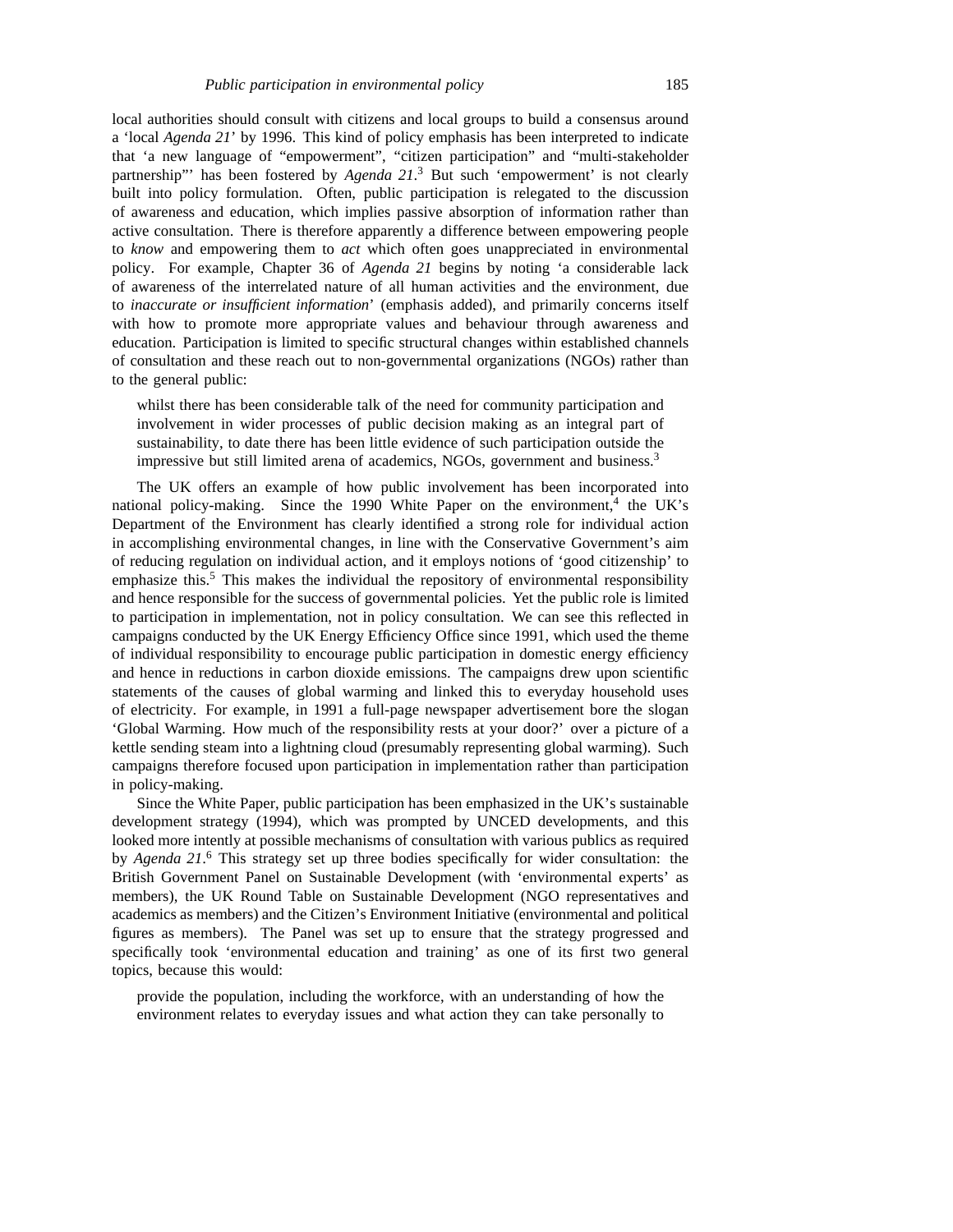reduce their own impact on the environment at home, at work or in their leisure activities.7

Again, this emphasized information being passed 'down' to the public as well as implementation of policy by the public. In this way, the responsibility for action was separated from the responsibility for decisions.

The Citizen's Environment Initiative was set up to bring the message of sustainable development to both individuals and local communities, and the body was rapidly relaunched as the *Going for Green* campaign in 1995. Its campaign seeks to involve and promote individual behaviour, rather than focus solely upon education and awareness:

*Going for Green* aims to turn the nation's good intentions concerning the environment into actions by encouraging, supporting and enhancing green campaigns and initiatives involving the public countrywide, and providing evidence of the environmental benefits.<sup>8</sup>

The campaign and comments by the UK Secretary of State for the Environment, John Gummer, at its launch focused on this link between awareness and implementation:

sustainable development is something which we are seeking to insist on as part of, indeed at the centre of, all the policies of a Government. But it isn't any good if it stays there, if that's all that it is. It can only work if it becomes part of the decision making processes of every group one can imagine.<sup>9</sup>

This does not imply that every group will become part of the policy decision-making process: it is strictly a 'top-down' involvement of the public, contrary to what *Agenda 21* seems to be arguing for.

So, there is much emphasis on public participation in environmental policy in the 1990s, but it does not always make the important link between participation in implementation and participation in debate and policy-making. Even where this link is made and consultation is prioritized, there is as yet little evidence that this has made any impact in policy circles. NGOs have therefore continued to call for wide consultation and openness in environmental debates. For example, in a document prepared by a number of environmental NGOs in the UK in order to influence the UK Government's position at UNCED, the groups called for eleven principles for sustainability, number 10 being a 'commitment to full public participation in decision making and freedom of information in all sectors.'<sup>10</sup>

Of course, other forms of policy similarly emphasize public participation, especially in implementation. Health policies which advocate lifestyle changes are clearly predicated upon the individual adoption of policy advice, e.g. to stop smoking and to reduce the dietary contributions of salt and certain fats. However, environmental policy particularly has received a lot of media and regulatory attention in the 1990s as the field has gone through rapid and far-reaching expansion.<sup>11</sup> Moreover, the interdependence of environmental processes means that the effects of individual actions may not only impact on the individual but also reflexively influence the situations of other (often quite remote) individuals and groups. Coupled with the potentially synergetic quality of environmental change, this implies that environmental policy must therefore deal with large-scale (global) and high-risk impacts rather than more containable, individualistic effects. This makes environmental policy an interesting area for monitoring the progress of public participation, where the lessons learnt may also be applicable to similar, if more individualized, foci of policy development.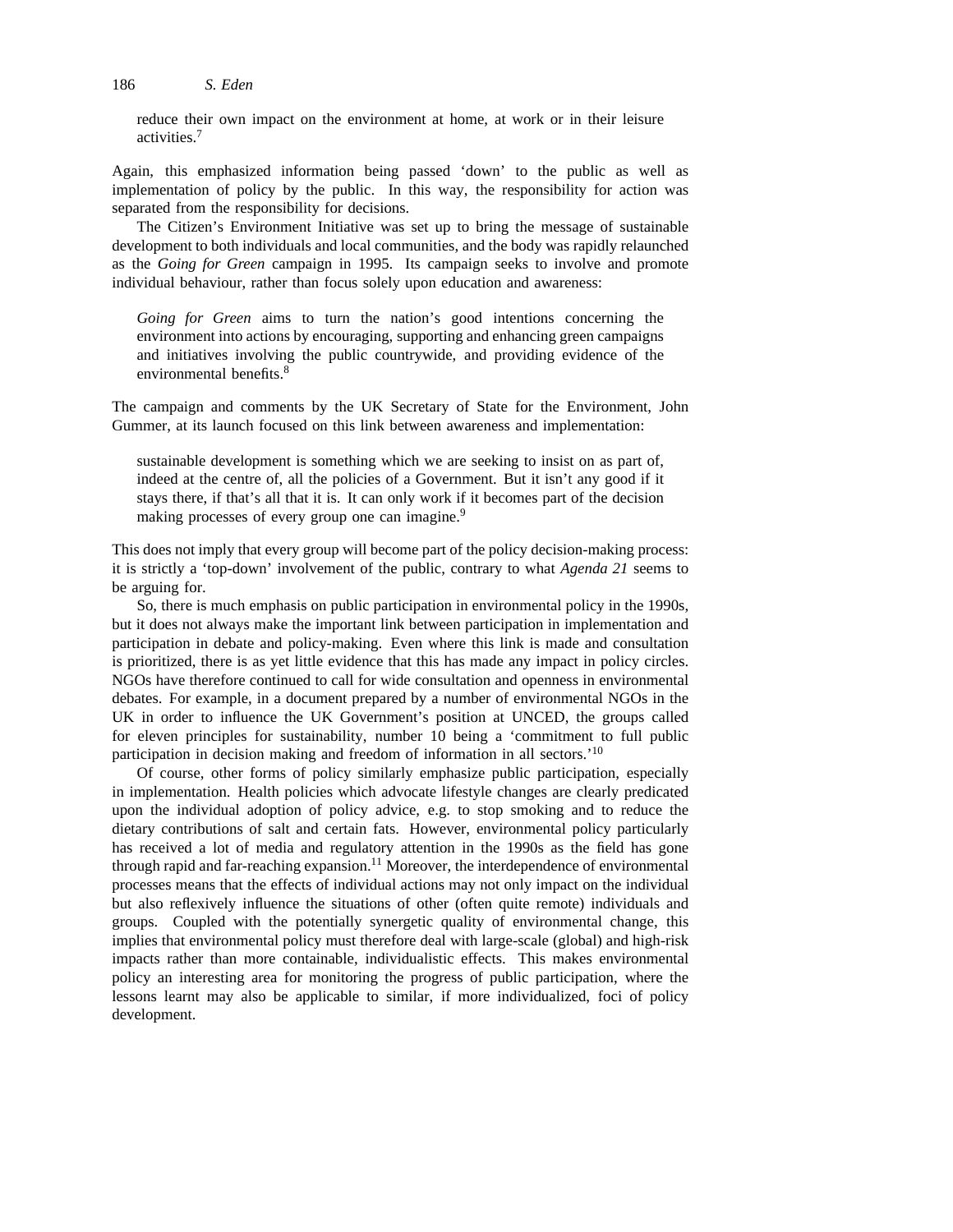# **Science and public participation: some groundwork**

Having established that environmental policy identifies a strong need for public participation, we need to examine the second half of the problem as to why this is not being fulfilled. This revolves around the way that the debates are constructed mainly by and for 'experts' in scientific disciplines, largely excluding the public and therefore making their participation less sure and the process of policy implementation strictly 'top-down'.

Although several authors have considered this, one who examines it particularly clearly for environmental issues is Ulrich Beck.<sup>12</sup> For Beck, environmental examples predominate as illustrations of risks in his 'risk society', e.g. risks from modern factories (Bhopal), risks from modern nuclear power generation (Three Mile Island), and risks from the ingestion of modern pesticides.13 He argues that science mediates between some actual environmental process and the perception of an environmental 'problem' by social groups, making science influential in environmental policy debates. In this way, environmental science is a fundamental (although not the only) identifier and definer of environmental issues as 'problems' requiring policy action, because environmental threats are increasingly only evident through science's sensory organs, rather than through people's everyday senses.<sup>14</sup> This makes science the main channel of environmental information, especially for global issues:

We know we have global environmental problems because, in short, science documents the existing situation and ever tightens its predictions of future changes.<sup>15</sup>

Perhaps the best (and best known) example of a global environmental issue influenced by science and brought to international policy attention is stratospheric ozone depletion, a problem derived from modernization (in this case, from new chemical compounds: chlorofluorocarbons or CFCs) and primarily constructed in terms of atmospheric chemistry: the observations are taken by a small number of specialists and then communicated to the public and other groups in the environmental debate. The globalized change is located in the results from teams like the British Antarctic Survey, not in the everyday experiences of members of the public. So, it is not too simplistic to say that without the science of atmospheric chemistry, we would not see any ozone problem.16 Moreover, science at first calculated out these ozone depletion measurements by regarding them as errors, only later to regard them as 'facts' once the techniques of measurement and its interpretation were (internally) changed, emphasizing science's hold on the identification of the 'problem':

The debacle of the 'hole' in the ozone layer, undiscovered for so many years because its observers programmed their computer to ignore measurements that diverged too greatly from expected norms, notoriously proved how highly 'interpretive' such climatic experiments can be.<sup>17</sup>

Hence, the problem was constructed and presented to the public, firstly by science but with rapid uptake by the media, business groups, government and international policy debates. It was then globally recognized in the 1987 Montreal Protocol, an international agreement to control substances implicated in stratospheric ozone depletion. It was, however, also very strongly linked to public action at the individual level: the boycott of CFC-containing spray cans orchestrated primarily by Friends of the Earth in 1988 was very successful in communicating the scientific consensus, which had by then emerged, to the UK consuming public and reinforcing regulatory incentives for business change. In this case, scientific argument and international policy became interdependent, with input from industrial technology. But public participation remained in the realm of implementation.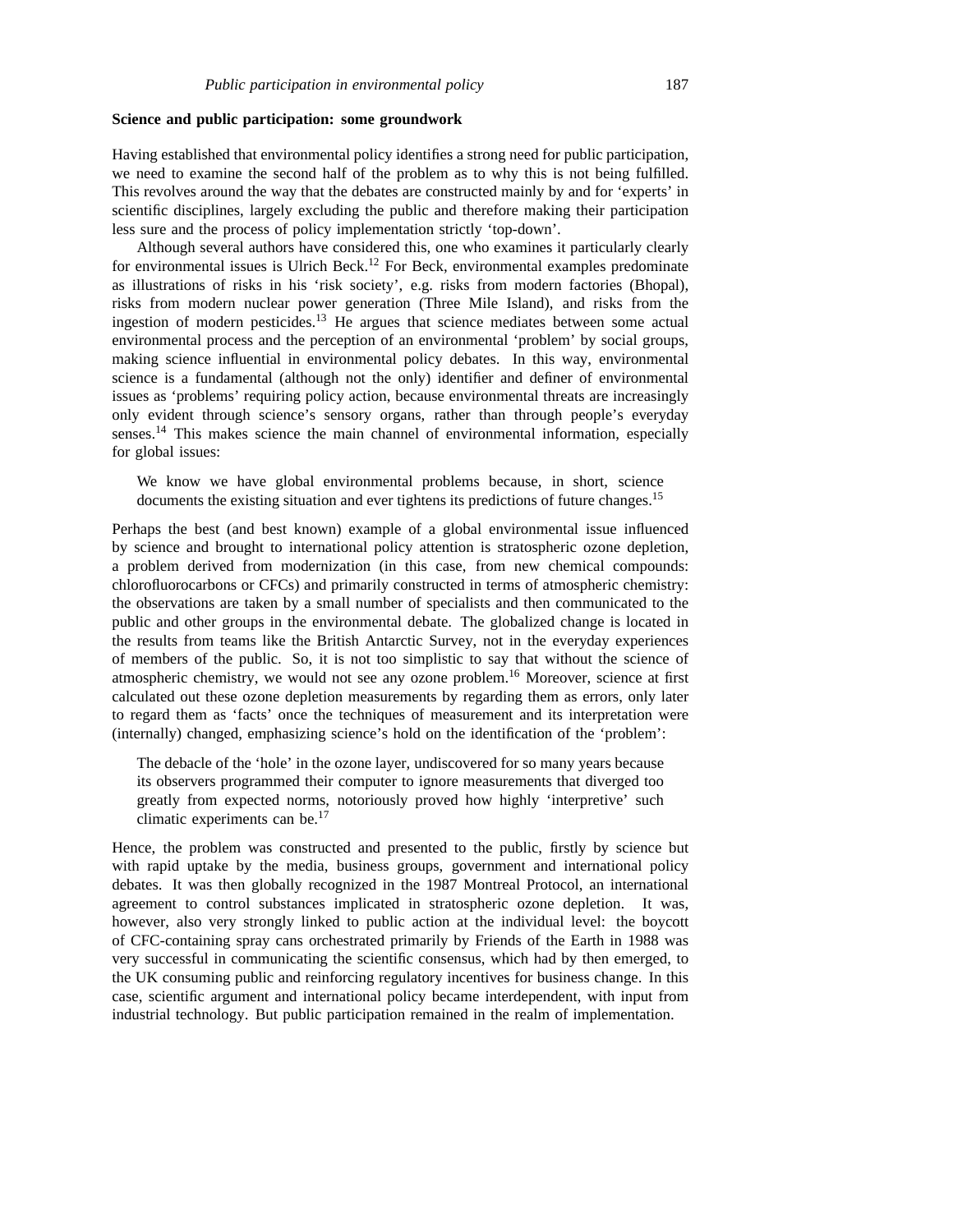One could, of course, make a very different argument for global warming. Science is part of the construction of this 'problem' in that it measures temperature change, monitors the atmospheric levels of 'greenhouse gases', such as carbon dioxide and methane, and paints a global picture of change. The politicization of the issue was also clear enough at UNCED in 1992. However, the roles of the media, people's own experiences<sup>18</sup> and the possibility of addressing the problem and therefore of reducing the risks have all been very different from the ozone case. Another aspect that militates strongly against international agreements to curb greenhouse gases is cost, due to the centrality of the implicated fuels in western economies. Here the discourses of physical and chemical sciences seem to be in increasing opposition to those of economics and business. Like the physical sciences, economics has always embraced positivistic methodologies, through quantification, modelling and 'rationalist' and modernist assumptions about human behaviour. But the sustained differences between the two sets of discourses remind us that science, at least in terms of input to policy-making, is not a heterogeneous enterprise, but a multiplicity of approaches which may display more or less unity depending upon the implications of a particular environmental issue for the fortunes of each. In addition, the connection of economic 'science' to more pragmatic business paradigms of environmental management strengthens the policy influence of this nexus, which may at times reinforce (physical) scientific arguments and at other times argue against adopting policy targets without an evaluation of their costs and benefits.<sup>19</sup> The latter case is perhaps best illustrated where global warming policy discussions have centred around ideas of a carbon tax, particularly in Europe where business has steadily lobbied against such measures in the face of a consolidating scientific consensus.<sup>20</sup>

However, to a certain extent, economic and business discourses are reactive to both the identification and the confirmation of environmental issues by physical sciences. Hence, the former's influence has been on the design of environmental regulation and negotiation of targets, rather than on the initial content of the environmental agenda. Indeed, during the late 1970s and early 1980s, the development of scientific interest in stratospheric ozone depletion was resisted by business interests because of its implications for research and development expenditure and operational restructuring.<sup>21</sup> Once the scientific and political consensus globalized, i.e. after the Montreal Protocol was finalized in 1987, industry sought to recapture its control over the environmental debate by claiming proactive measures to meet and exceed the Protocol targets. For example, in 1988 Du Pont announced that it would stop producing CFCs completely and a collective of eight British CFC manufacturers did the same.<sup>22</sup> We can see that science is a key identifier of environmental issues for policy attention, but the adopted policy forms are also influenced by other discourses about economics and business.<sup>23</sup>

# **Scientization of policy and politicization of science**

In general, it is clear that the role of science is changing, especially where scientific authority is called upon by policy-makers and pressure groups with reference to global environmental issues.24 Beck argues that the 'perceptible' risks of starvation, of exposure to naturally occurring diseases and to other (pre-modern) risks in society are now being overtaken by the 'imperceptible' risks stemming from modernization itself, the classic case of such a risk being radioactivity. However, because people cannot perceive these risks through their normal sensory organs, they become 'dependent upon external knowledge'<sup>25</sup> so that they lose their 'cognitive sovereignty' even over very personal hazards to their health and wellbeing. According to Beck, people rely on 'second-hand non-experience' because of the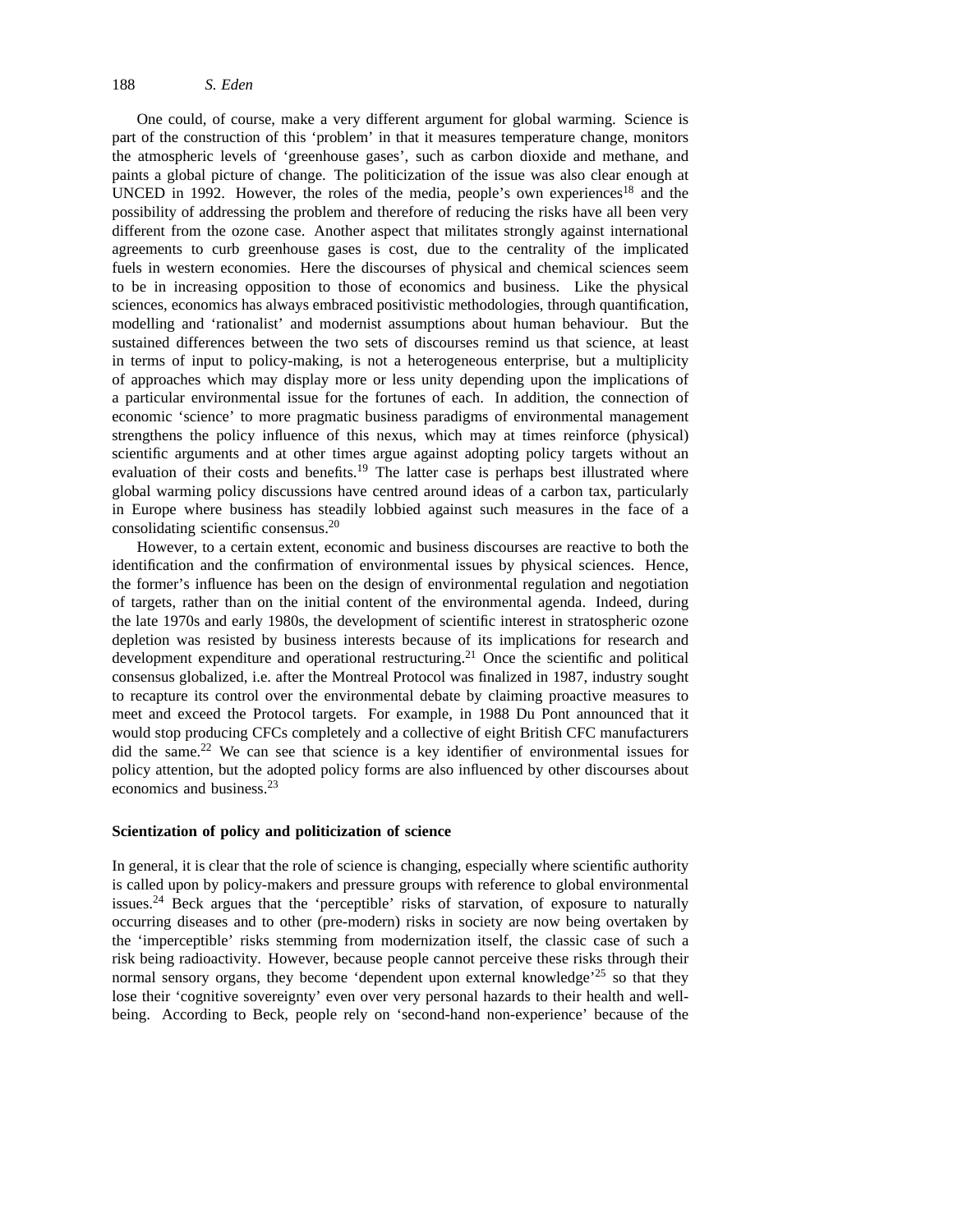'imperceptibility' of risks, and especially they rely instead on science's identification of risk causality in order to recognize and understand their own (personal) risks and their position in the 'risk society'.26 This 'second-hand non-experience' is exemplified in the case of global environmental risks as suggested above.

As knowledge concentrates in specific sites in the social order, access to it is maintained through relations of trust and authority. What can no longer be called in by the individual from his [*sic*] own personal memory is called in from a trusted knowledge source. $27$ 

We arrive at the scientization of environmental problems: they are identified and primarily constructed through the application of scientific techniques and reasoning, as we saw for ozone depletion above.<sup>28</sup> As this scientization proceeds, Beck suggests, the latency of risks begins to give way to their recognition: they become more obvious, and more exposed to public view through scientific mediation, while other not-yet-recognized risks remain latent and multiply in obscurity.<sup>29</sup> Because it is central to the identification of environmental risks, science is becoming increasingly important to a vast array of policy decisions on how to deal with those risks, raising its public profile and strengthening its ability to shape society, especially in the regulatory realm under the 'expertization' of science.<sup>30</sup> This is particularly important in technical areas, e.g. environmental change, where even policy decision-makers feel excluded from information. For example, in response to a question asked of the Chair of the UK's *Going for Green* campaign mentioned above, he responded that the members of the central committee were 'not yet expert' and were therefore dependent upon other groups for information.<sup>31</sup>

But the transformation is reciprocal: as policy issues become scientized, science becomes politicized and drawn into policy formulation. Technical authority enters moral and socio-political realms, so that, in the case of transboundary acid rain in Europe, scientific results were used by different states to argue for particular policy positions.<sup>32</sup> In another example from recent years, the World Resources Institute (WRI) used greenhouse gas emissions data to rank countries in terms of their contributions to the global total. Because WRI had selectively used four key greenhouse gases, had not incorporated the effects of greenhouse gas 'sinks' as well as sources, and had employed deforestation rates averaged over short (and possibly unrepresentative) time periods, it was criticized for 'sweeping and unsupportable generalizations about the lack of responsibility for the past and the impossibility of knowing the future'.<sup>33</sup> These inadequacies were seen to favour ethnocentric western (particularly US) interpretations of global responsibilities, which preferentially placed the burdens of reform on countries in the South. These methodological criticisms were weighted further by the perceived US policy influence granted to the WRI because of its 'impeccable reputation within official circles as publishers of environmental data'.34 Consequently, the Centre for Science and the Environment (CSE) in India offered a different interpretation of the WRI data to redress the balance in favour of the South and were in turn criticized as ethnocentric and crude in their assumptions.<sup>35</sup> The assumptions of scientific policy advice are therefore not inviolable, nor do they reflect merely disagreements within scientific circles, but they are contextualized by different policy and regulatory regimes. Hence, environmental science is politicized by its connection with policy and becomes more open to criticism and more dependent upon public legitimacy.<sup>36</sup> In particular, the whole debate about global warming has become increasingly bogged down by publicized scientific disagreement and dispute, leaving the public clearly aware of the concept but confused, frustrated and even disillusioned about the need for and type of action.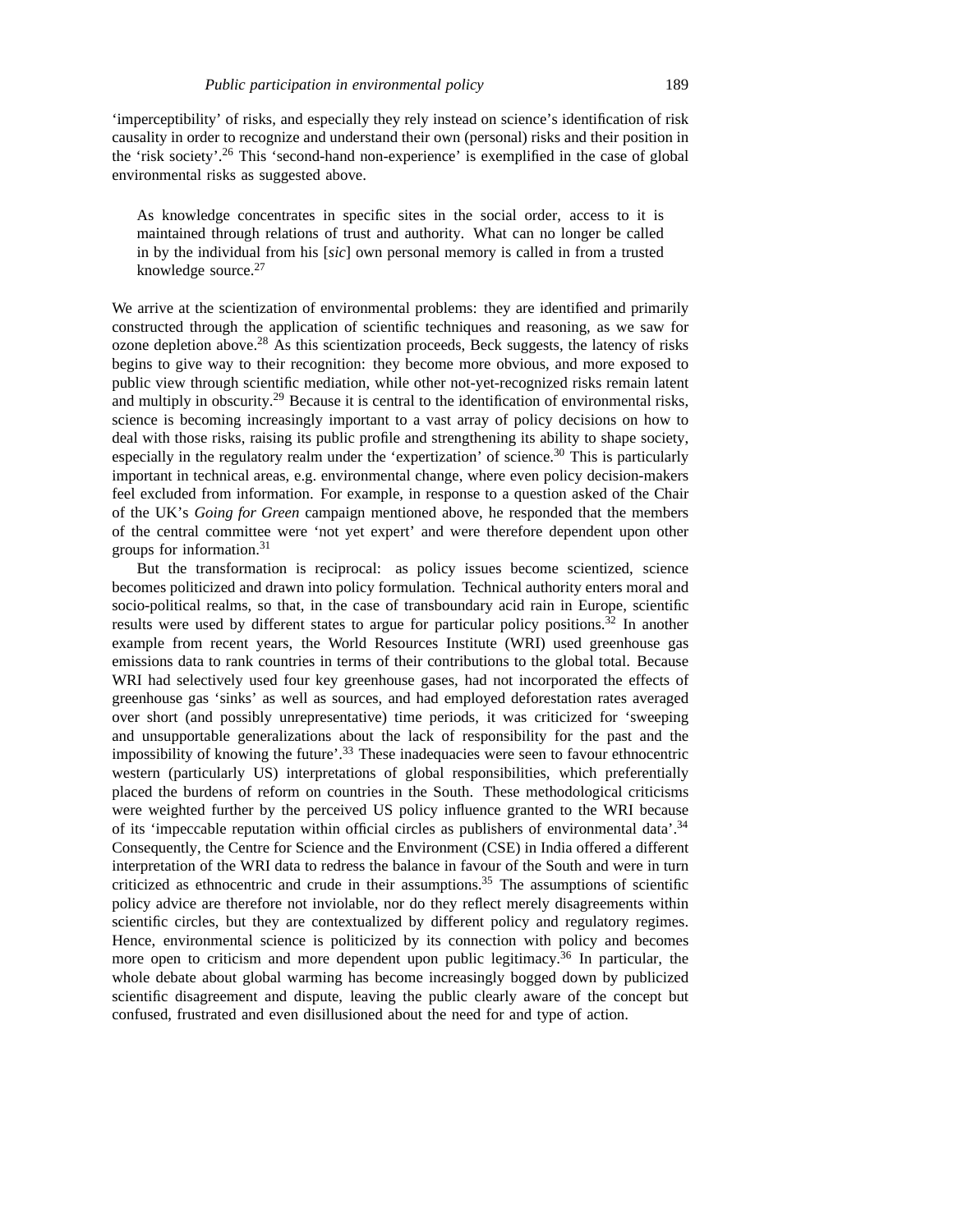# 190 *S. Eden*

This case illustrates how the role of science in policy-making differs according to the political context. Jasanoff notes three main national approaches which illustrate the variability in the scientization of policy-making and its dependence on scientific expertise:<sup>37</sup>

- (a) the German model, where decisions are made ultimately by technical experts in private forums (a technocratic model);
- (b) the British (and Canadian) model, where decisions are made in the public eye, are based upon negotiation between scientific and administrative experts and advocate ad hoc, flexible legislation coupled with regulatory practices founded on cooperation and discretion;<sup>38</sup>
- (c) the US model, where political experts take the final decisions after wide consultation in the public realm, even in areas of considerable scientific uncertainty (a decisionistic model).<sup>39</sup>

This does not mean that the USA has solved its public participation problems because it has a more formal incorporation of the public than other national policy regimes. It has developed formal participation based on generic rules of policy-making, but these can be changed only slowly and cumbersomely and the arenas of debate tend to be very adversarial and litigious because of the participation by many opposing groups.<sup>40</sup> Although the powers of the US administrative elites and the 'publicness' of their policy discussions tend to resist ´ regulatory 'capture' of government agencies by their interest groups (especially by industry, often a problem for the UK's regulatory model), there is some debate over whether the resulting policy is any more effective than that resulting from more closed regimes.<sup>41</sup>

Moreover, the role of science can still be critical, if not determinant, in the more 'participatory' model. Although US policy-makers are vested with ultimate decision-making power, they still need to clothe their decisions with science, because of the political and cultural demand for scientific rationality. The difference between this case and that of the UK is that a decision in the former may be merely 'a scientific veneer for what remains in the end a subjective decision' rather than primarily a scientific decision.<sup>42</sup> This paper focuses on the European case so that, although what follows has some relevance to the US experience, we should bear in mind these divergences due to political cultures when considering its international applicability.

Even so, from this section, we can see that science is generally very important in environmental debates: in setting the agenda, defining the scale of the problems and evaluating solutions, often in conjunction with other 'expert' discourses as offered by economics and business. This is explicitly acknowledged in *Agenda 21* which states (in Chapter 35) that a 'role of the sciences should be to provide information to better enable formulation and selection of environment and development policies in the decision-making process', thereby bringing science within policy circles. Beck therefore argues that science is one of a set of 'subpolitics' which are increasingly gaining the political power which was once solely the preserve of government, and yet are failing to guarantee their own public accountability because of their distance from public attention and legitimation. This reinforces my initial problem whereby public participation is sought by policy-makers in policy implementation but neglected in policy formulation in favour of more scientific accounts. Where the link to implementation is built *subsequent* to policy determination, this weakens policy effectiveness.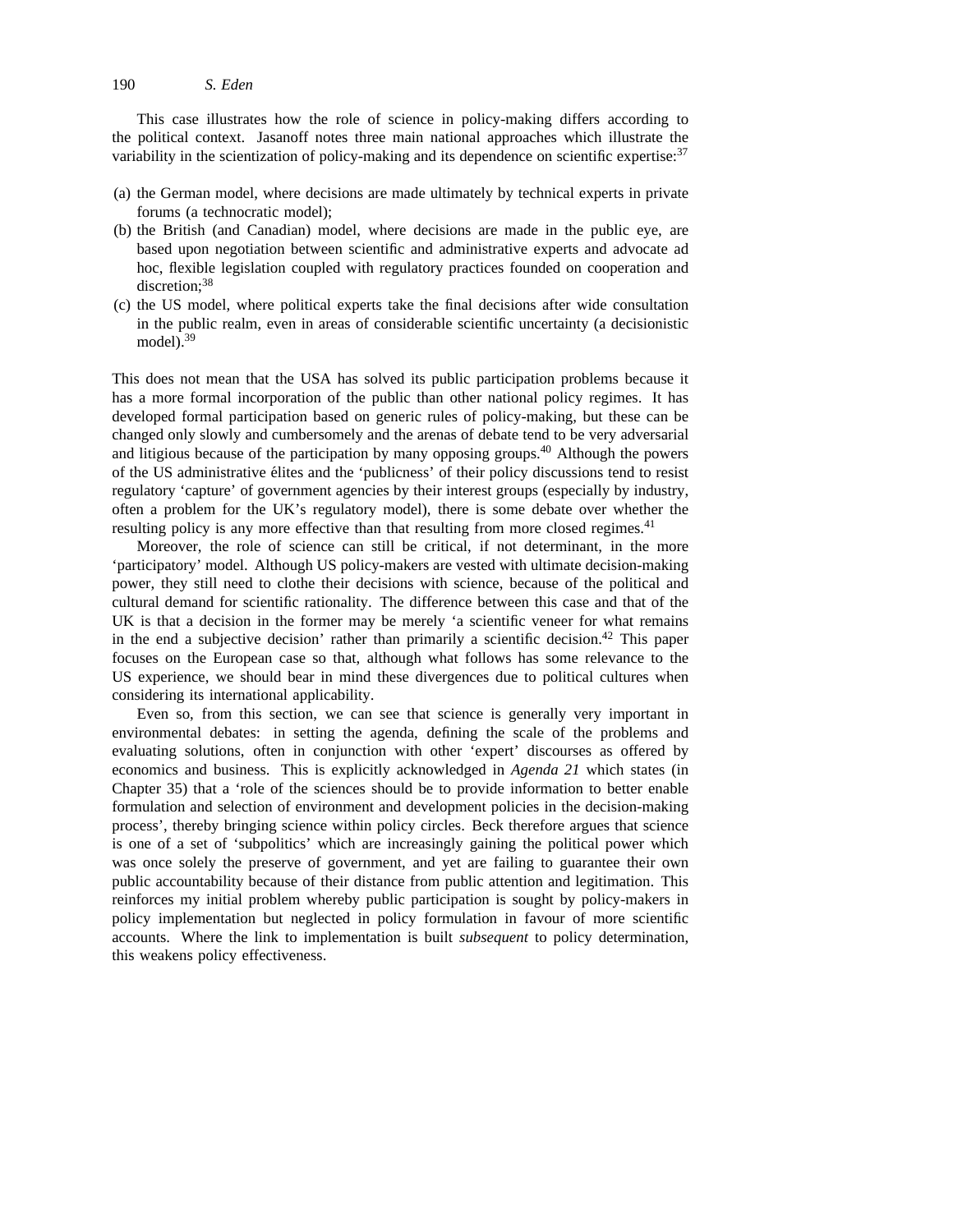# **Non-expert based public participation**

From the above, we can note that public participation is necessary to environmental policy but is prevented with respect to global issues because of scientific mediation and dominance over policy formulation, particularly in Europe, which consequently exclude public input. However, once we move away from the global level, there are other ways in which the public can connect with environmental issues as well as through scientific mediation and 'top-down' environmental education, ways which can be seen as more empowering than these. They rest on a public ambivalence to science, which means that 'scientific' and what we might call 'non-scientific' environmental understanding can cohabit in the individual consciousness.

How can this happen? While once cultivated as a source of hegemonic authority by the traditional scientific community, the exclusionary nature of science, in effect autonomy without accountability, was seen by the Royal Society a decade ago as increasingly distancing science from ordinary people in the UK.<sup>43</sup> Yet there remains a widespread public interest in the environmental issues raised by science and the counter-science of environmental NGOs, e.g. stratospheric ozone depletion in 1988–1989 and air pollution and asthma in the summers of  $1994$  and  $1995,44$  and many people still look to science as the ultimate arbiter of imperceptible, especially global, issues. This means that the public's relationship with science is complicated and, although people can be both critical and credulous of science, in the public arena they have not always had the power or the confidence of their own 'expertise' to raise their criticisms forcefully: people exercise selfcensorship of their scientific critique because they perceive science to have far greater power than they do. In compensation for this silence in the public arena, Lash and Wynne suggest that a vernacular critique may operate in people's private worlds.<sup>45</sup> As Michael notes:

People are not solely disenchanted and disinherited in the face of science; rather, they discursively maneuver [sic] around in a variety of trajectories that can, on the one hand, sustain the mystique and the status of science and, on the other, undermine them.<sup>46</sup>

It is the ways in which people undermine the domination of science in their own worlds which would seem to offer scope for active public participation in environmental policy. This is because although many global environmental issues are primarily identified and documented by science, science is neither the primary motivator of environmental action nor the main source of environmental knowledge. First-hand experience can also be empowering and contrasts with the 'second-hand non-experience' provided through science (according to Beck and detailed in the previous section). People therefore look for justification through non-scientific knowledge at the same time as seeking the 'second-hand non-experience' that science offers them.

Research into these issues has been quietly assembling in recent years, and I want to pick out a few key examples which examine other routes to environmental 'understanding' besides information from scientific 'experts'. For example, Ross draws out the differences between (first-hand) experience of local weather and the increasingly distanced (and secondhand) experience of global weather, to which we can attach global environmental issues more widely. He suggests that the US public's initial interest in global warming theories was *solidified* by (immediate and locally experienced) unusual weather and several noticeably warm years in the USA (to 1990), so that global warming took on 'a factual status in public consciousness'.47 In the UK, the cold, wet summer of 1991 was perceived by people as a factual *contradiction* to the global warming theory, but the more recent hot weather of 1995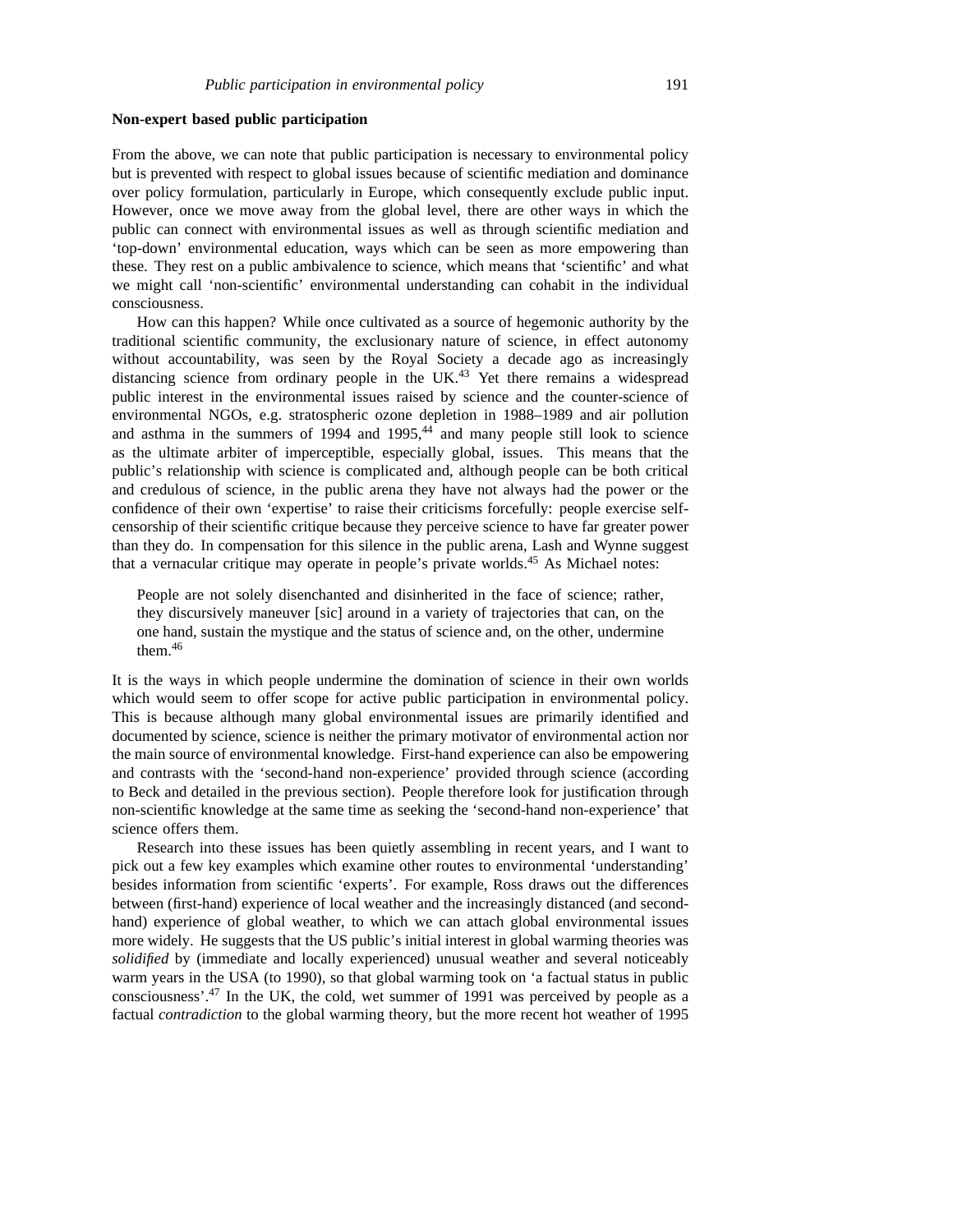led to greater media coverage of global warming as immediately perceptible environmental change.

So, people look to science for unequivocal 'data' but can adopt their own interpretation through the use of either moral judgements or 'first-hand experience' (as opposed to 'second-hand non-experience') and hold to this where science would contradict it. The balancing of the two 'understandings' needs to be more fully addressed through research. Particularly, it seems important that we assess the relation of environmental knowledge to scales of perception. People's experiences often relate closely to local environments, and in this way contrast with the scientific dominance of the debate about the global environment. 'Their very strength is in the observation of specific areas of everyday reality' because this contextualizes public 'understandings' and compensates for science's search for universality.48 This is shown in work on public understandings of environments, where these oppose or at least diverge from science's representations of those local environments. For example, Burgess *et al*. have explored how people compare their own more local perceptions with those of (traditional and counter-science) experts.<sup>49</sup> When the Rainham Marshes in Essex, UK, were proposed as a site for an entertainment complex, the nature (counter-) 'experts' built a case for the area's preservation against the arguments of the (traditional and business) 'experts' of the developers by focusing on the high natural quality of the marshes, in terms of rare species and importance of habitat. In contrast, local people perceived 'their' area to be of low natural quality and therefore did not accept the ('expert') conservationists' case.

Beder also examines an Australian case where first-hand experience was prioritized by the public over the traditional scientific authority of local government.<sup>50</sup> The pollution of Sydney's beaches was 'seen' through immediate usage by surfers and other beach-goers but not 'seen' through the scientific reports and rhetorical arguments of the authorities. In the mid-1980s, when the authorities in favour of new sewage outfalls attempted to close the debate through redefining the health debate about polluted water as a solely aesthetic problem, they failed because the beach-goers preferred their own experience and intuition that the visible pollution was damaging to their health. It was only in the light of rising environmental consciousness, however, that there was a real grassroots swell of protest by those using the area. Relying on their familiarity with the environmental conditions, they sought to reopen the debate on policy solutions and to participate in it more fully than previously.

So, first-hand experience of local environmental issues is contingent upon local knowledge, direct perception and familiarity. The conflict that this can have with 'expert' and 'second-hand' knowledge is clear from the studies of Burgess *et al*. and Beder, demonstrating that it is not only through scientific mediation that people perceive and construct ideas about their environment. However, we can usefully distinguish between the global and local environment because the former lends itself to scientific mediation whereas the latter is more open to public construction of ideas and therefore to potential policy input. It is clear that environmental policy at all scales needs to relate explicitly to everyday behaviour, not merely to educate people in the secrets of 'big' environmental science: the local and the mundane are also important.

# **Promoting public participation: extending expertise**

Having demonstrated that public involvement is called for in environmental policy but that policy formulation is dependent upon scientific expertise, we can see that the public tends to be excluded from policy formulation, especially on global environmental issues.<sup>51</sup> The need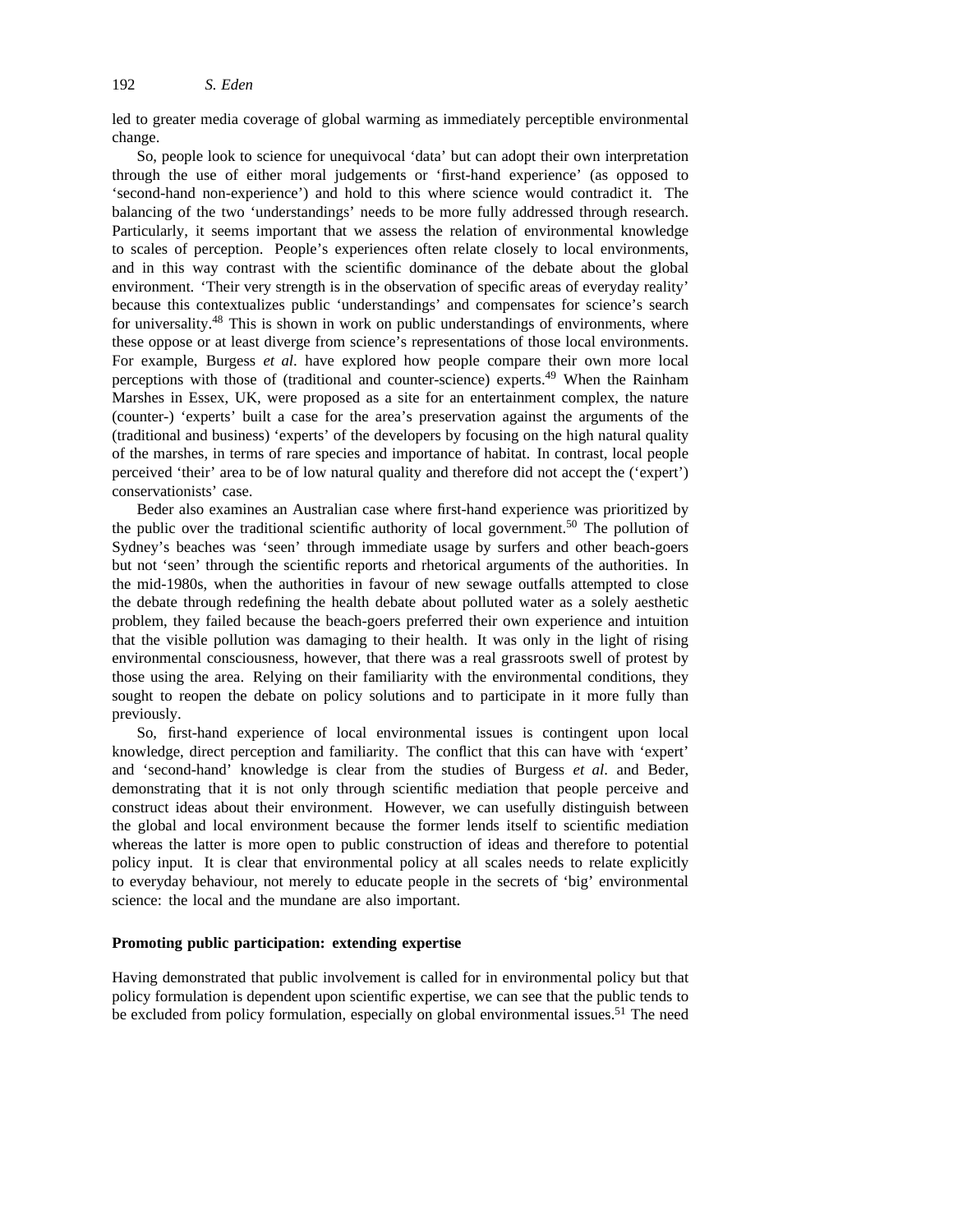to promote public participation in policy debates, and also in the resulting implementation, is clear; but the way to do this effectively is not.

One way that has been offered is through extending the notion of expertise in policy debates, particularly in Europe where open policy debate has been less common than in the USA. Authors have sought to retheorize or even revolutionize the basis of 'expertise' and therefore the criteria for public inclusion in the debates. This argument rests upon 'reflexive scientization', whereby science is subject to greater public exposure and consequent demystification and criticism, particularly where legal reasoning and rationality are the bases for legitimation—which is often the case in contested environmental issues.<sup>52</sup> From the German experience, where technical élites traditionally dominate policy formulation,  $5<sup>3</sup>$ Beck claims that a new 'logic of risk distribution' would therefore democratize the workings of society because science would become less opaque to public view as it becomes more essential to the political process, albeit in strongly mediated situations.<sup>54</sup>

This democratization suggests that the exclusionary zones around science, built up through the role differentiation and specialization of 'experts', become less authoritative and more vulnerable to attack.<sup>55</sup> The scientific monopoly on rationality is broken and knowledge sources multiply so that a dialectic of expertise and counter-expertise is set in motion: science expands as other scientists enter the fray.<sup>56</sup> This can be seen as a positive contribution to the debate and even part of the increasing sophistication of disputes about environmental change.<sup>57</sup> Indeed, Fischer calls for 'participatory expertise' as a conscious part of the pluralization of knowledge to bring other points of view into scientific and business risk assessment, which he sees as too closed at present.<sup>58</sup> Similar arguments are presented by Tombs, who suggests that chemical industry managers could enter into a dialogue with the environmentalist counter-scientists, which intimates increasing participation in the sense of Beck and Fischer, albeit still emphasizing the power of the industry which initiates this dialogue (and presumably remains the more powerful participant).<sup>59</sup>

Such changes to expertise made in order to democratize the environmental debate have been explored particularly clearly and with an eye to policy by Funtowicz and Ravetz, in a European study which echoes some of Beck's arguments. Again focusing on global environmental science, they consider that the high risks and large potential impacts of the environmental changes involved mean that traditional science is no longer able to cope it is incapable of reacting satisfactorily to 'civilizational risks'.<sup>60</sup> Hence, 'second-order science' develops which can acknowledge and embrace those high-risk problems because it incorporates 'extended facts'—those which are introduced into the scientific debate on policy but are not of scientific quality. They include 'people's beliefs and feelings ... anecdotes circulated verbally, and then edited collections of such materials prepared for public use', and are not bound by the inadequacies of scientific uncertainty. $^{61}$  These enrich the cognitive basis of the debate and facilitate the extension of the traditional scientific community to those who are 'technically competent but representing interests outside the social paradigm of the official expertise', i.e. they have expertise in both strictly 'scientific' and 'extended' facts.<sup>62</sup> This partially echoes Beck's democratization of science where he asserts that reflexive modernization leads to the scientization of protest against science, i.e. that critics of the results of science (e.g. CFC producers) also use scientific techniques to research and argue their cases.<sup>63</sup> Moreover, risks produced by science (as technology) are less and less latent and more and more open to examination by publics. This means that, despite the failing credibility of science's 'truth', science expands through the emergence of 'public-oriented scientific experts' or, more clearly, 'counter-experts'. This view of 'new' experts is found in different guises in the literature, but for Funtowicz and Ravetz, this expansion of scientific scope produces 'extended peer communities':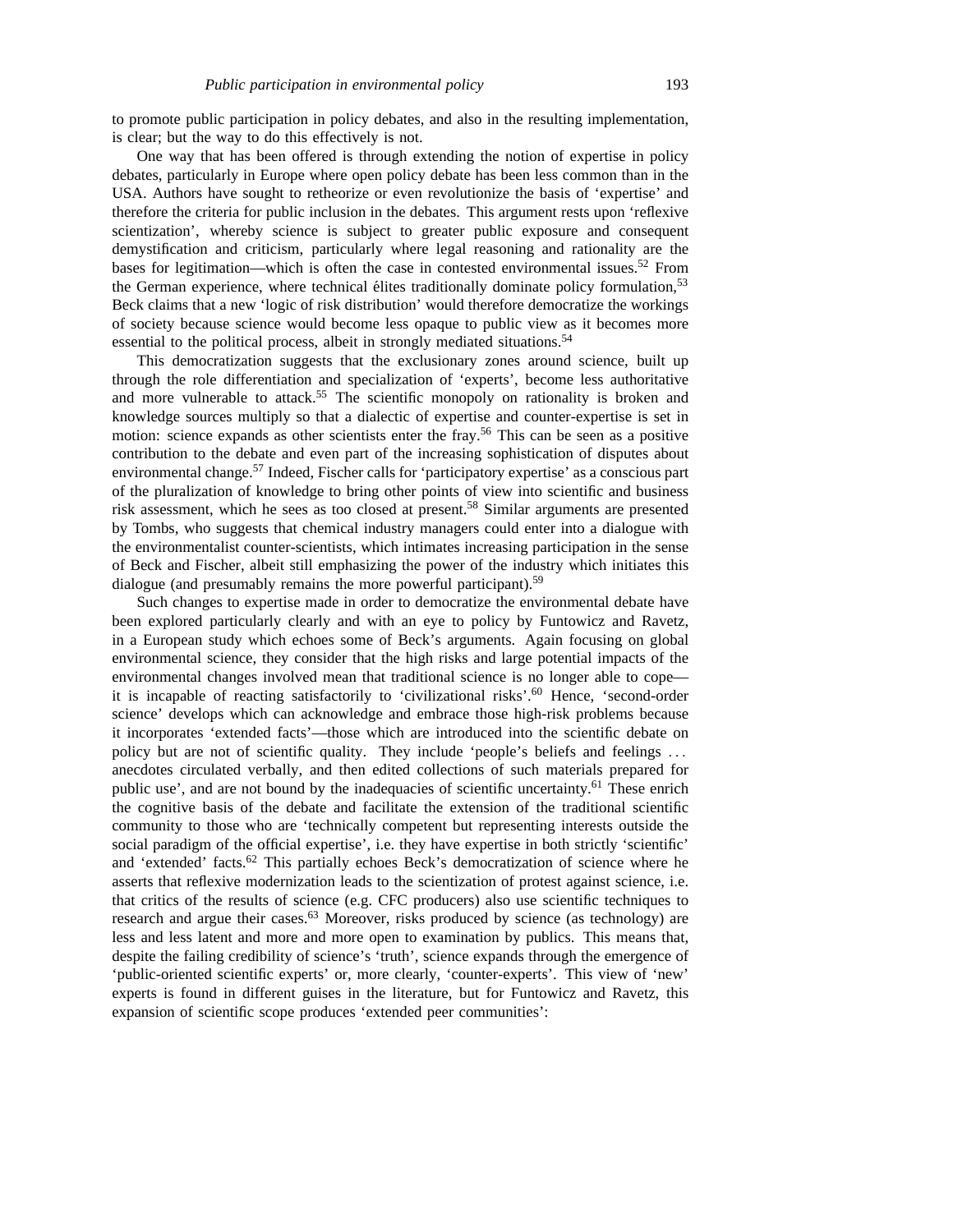the exclusiveness of traditional science is broken down ... where self-taught activists, aware of the presence of extended facts, and motivated by their concern for family and livelihood, become more skilled in the forensic side of the relevant sciences than the institutional experts whose own training in the area was modest ... . The extended peer community thus functions as a first step towards a democratization of science ... a diffusion of knowledge and power [from below].62

In other words, the politicization and democratization of science allows people, primarily activists within environmental NGOs, to become 'counter-experts' who are scientifically competent through self-education but also employ traditionally 'non-scientific' forms of argument, such as morals and emotions, particularly where the issues under discussion could have enormous public impact. According to Wynne, this means that 'relevant publics are no longer merely "impacted," they are knowledge generators', heralding 'a first step towards a democratization of science' and a diffusion of such information throughout the debate.<sup>64</sup> This process would herald a 'greener' form of science which would be more open and self-critical:

it would make the uncertainties of scientific knowledge explicit and encourage rather than obstruct a wider public debate about the dangers and benefits of pursuing a certain path.<sup>65</sup>

The environmental debate is therefore an interesting amalgam of:

- (i) traditional ('value-neutral') science;
- (ii) counter-science, using traditional scientific methods and styles to argue for environmental protection; which also draws on:
- (iii) what is often disparagingly called 'anti-science' but which Funtowicz and Ravetz more correctly call 'extended facts', which are needed to extend the scope of science in very risky and large-scale environmental debates and to reappraise its contribution in a constructive way.<sup>66</sup>

Here, we should be careful to distinguish the form of democratization. Beck concentrates on democratization through the extension of 'rational' forms of argument.<sup>67</sup> Funtowicz and Ravetz extend democratization in the direction of morals and feelings such that 'extended' expertise represents a self-conscious challenge to the ability of traditional science to make normative and policy judgements.<sup>68</sup> It employs moral arguments as well as new models of science. However, it does not necessarily deny all science and its methods in favour of justifying policy through spiritual or normative arguments alone, because environmentalist critics of science are critiquing not science or technology *per se* but their domination through scientism and technocracy.<sup>69</sup> Extended expertise is attempting to emancipate society from science through science, by using counter-scientific and alternative arguments in the extended debate.<sup>70</sup> However, Yearley sees things more pragmatically and argues that environmentalist counter-science *must* rely on the traditional authority of science because this is the only legitimation for the environmental movement in late modernity.<sup>71</sup> This is a more negative view of the relationship between science and the environmental movement and, like Beck, concentrates on the 'rational' and cognitive dimensions of the environmental debate.

## **But extended expertise is still expertise**

This understanding of the increasingly permeable boundary of traditional science is important in elucidating the relationship between science and the public and between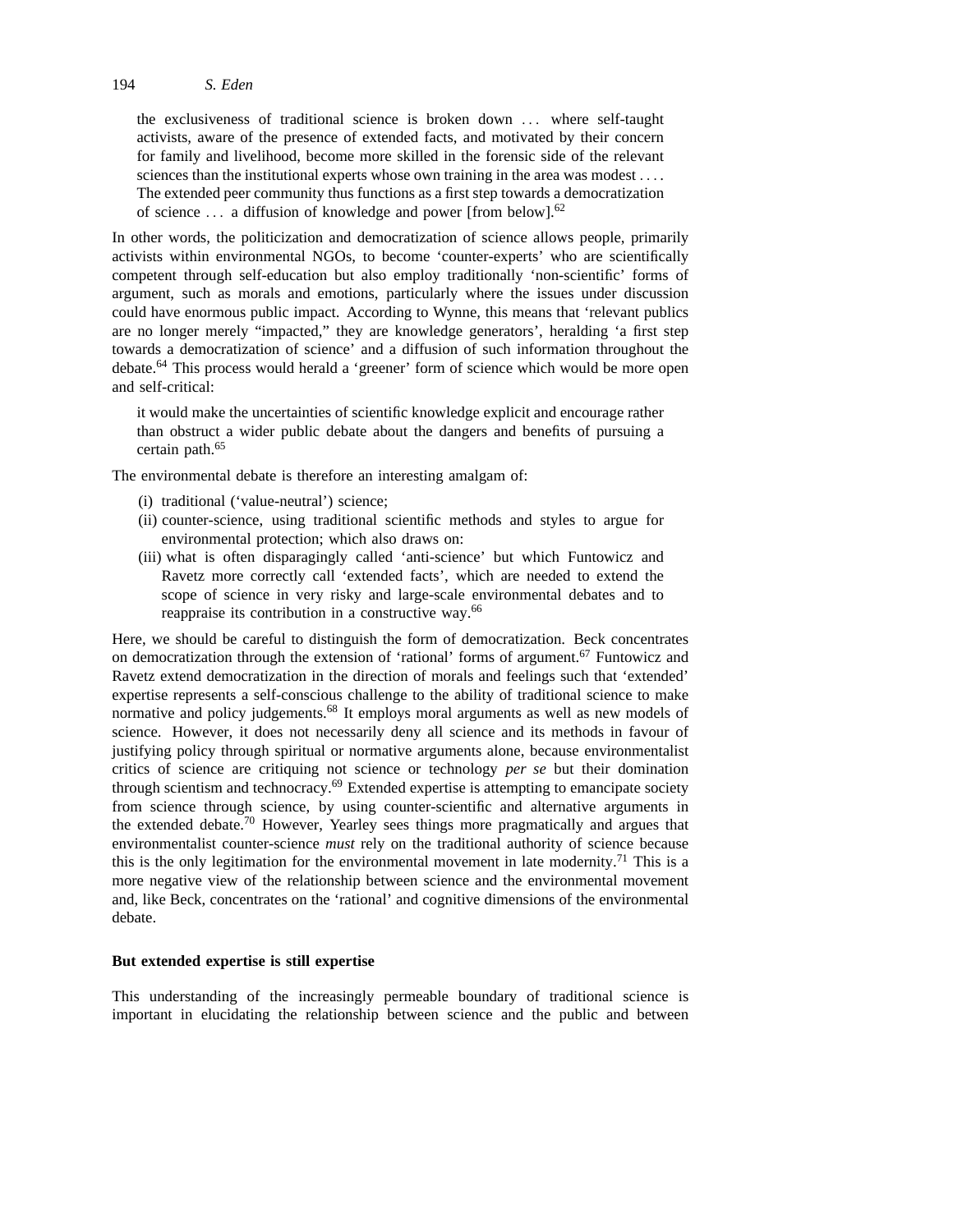science and the environmental movement, but it does not solve our problem for public participation in environmental policy. Counter-science is important for industrial and environmental NGOs, but the public still remain outside the realms of expertise, science and counter-science. Even in the more exposed USA policy-making arenas, it seems that the sophistication of many technically based debates, and the domination of decision-making by political interests, may still ensure that confrontation remains primarily between scientific and administrative élites, albeit in a public forum.<sup>72</sup> For the less participatory European case especially, Beck argues that the extension of the rational franchise and discursive power to all will lead to a 'rationality'-driven full democratization of the debate through the politicization of science and the politicization of people as alternative 'experts'.<sup>67</sup> According to Bronner, 'The vision of Beck is built on a belief in tolerance, multiplicity, and an "unfinished" notion of democracy'.<sup>73</sup> Even after acknowledging that this normative project is as yet incomplete, Beck's vision throws up some problems in terms of how the public can participate in the environmental debate: 'rational' contributions based on some form of scientific understanding are not the only possibilities, as we saw when considering local environmental information above.

Environmental science is clearly being expanded, involving an 'extended peer community,'<sup>74</sup> but there are still many left outside that expansion. Inclusion requires some level of technical competence which may be complemented by 'extended facts' but not replaced by them. We have not yet seen the full democratization of science—there are still privileged groups and excluded groups. Knowledge, the passport to policy participation, is still filtered according the power relations in society,  $\frac{1}{2}$  and it is those power differentials that Beck does not address in his discussion of the democratization of science and the political debate.<sup>76</sup> People feel that their non-expert status is sustained by those in power and debate is engineered to be exclusive<sup>77</sup> and exclusionary, because of the power relations. Extended scientific knowledge may increase the number of players in the environmental policy debate but it will not change how the game is played.

For example, in the case of Rainham Marshes referred to above, 'first-hand' local knowledge (we should perhaps say visible or immediately perceptible knowledge) was prioritized as trustworthy over the 'second-hand', non-experienced knowledge of the experts, even though those experts represented what I have been calling 'counter-science' rather than traditional science.78 In this case, Funtowicz and Ravetz's 'extended peer community' operated where activists made use of (ecological) science to argue their viewpoint on a diffuse and non-technical problem. However, despite this counter-science and extension of the scientific community, full democratization of science was not evident—the people interviewed in the study often identified themselves as 'non-experts' by ultimately deferring to science as the final authority and source of power. The perceptions of people particularly about their local environments may fit the realm of 'extended facts' described by Funtowicz and Ravetz, but this does not equip those people to enter into what they see as the scientifically constructed environmental debate, unless they are identified as representatives of counter-science, e.g. spokespeople for NGOs.

So, there has been an call for the opening and democratization of environmental debates through public inclusion but the completeness of this democratization is hampered by its dependence upon rationality. A fuller democratization would be founded in the exploration of 'extended facts'. In considering what these 'non-scientific' forms of expertise might look like, several characteristics suggest themselves. Firstly, they would offer 'local knowledge', grounded in their own experiences and observations.<sup>79</sup> Secondly, they would develop 'contextual knowledge' through holistically linking factors that science has traditionally separated, e.g. data collection and interpretation. Thirdly, they would involve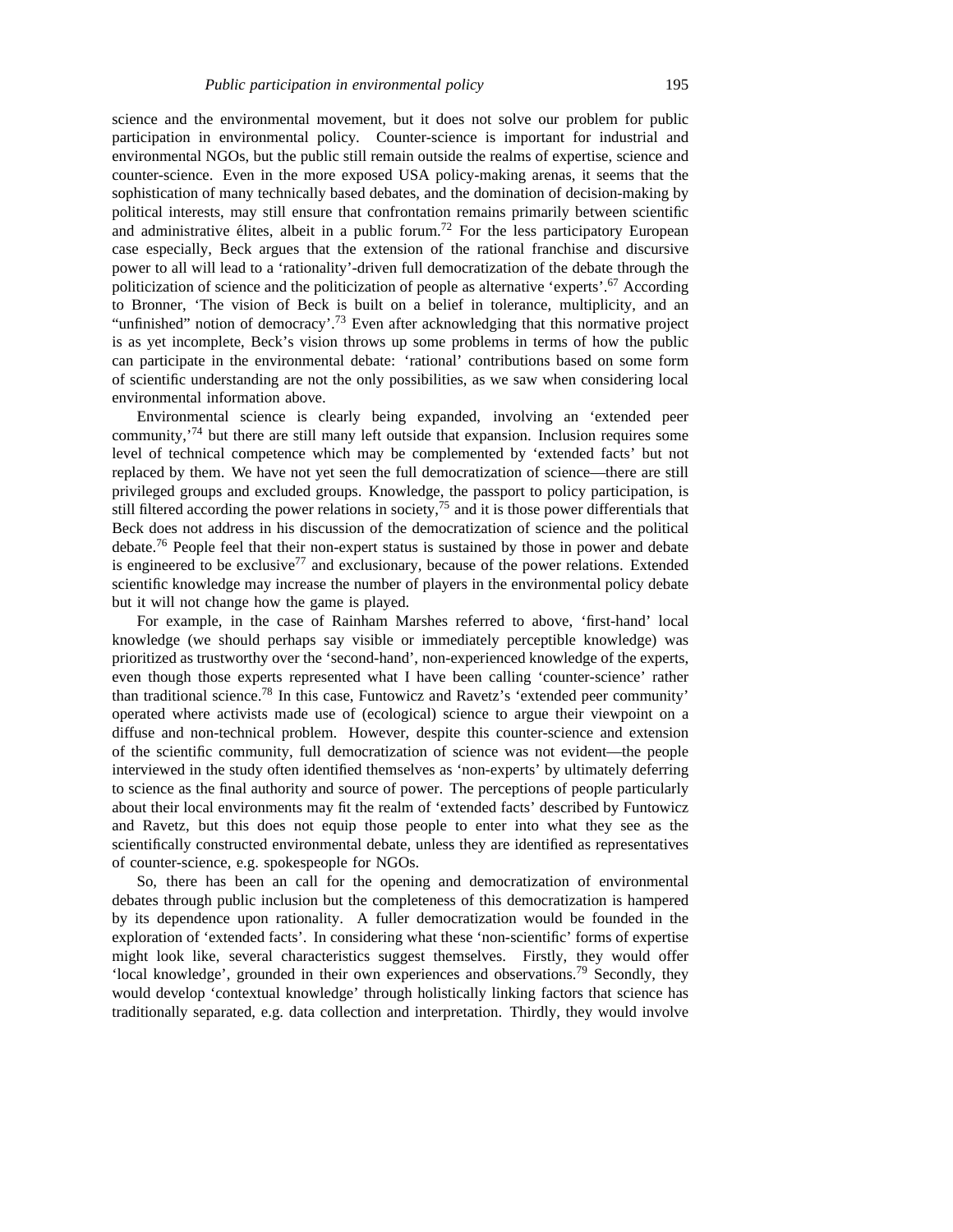'active knowledge' which relates to practical actions and action situations, reinforcing the necessity of linking policy design and implementation through behavioural considerations. These would all emphasize plurality and heterogeneity in contrast to science's usual search for orthodoxy, replicability and universality within its modernistic frame of reference. Incorporating such knowledges and understandings into environmental policy formulation would not replace but complement more traditionally 'scientific' approaches, especially at the local level.

It is however difficult to see how such knowledges might achieve acceptability in the context of wider, especially global, environmental issues where it is far less possible to demonstrate their grounded strengths. Further, it is clear that the legitimation of these kinds of knowledges will take time and effort to establish: at present, the moral, ethical and even emotional arguments which they imply are often used expressly in order to denounce public (and sometimes NGO) policy participation as 'irrational', 'anecdotal' and 'unscientific', and to exclude publics from the debates, e.g. through the diminution of lay persons' arguments in the face of risk managers. $80$  Traditional risk studies have shown the exasperation of scientists with the public's denunciation of scientific 'truth' because it fails to relieve their own concerns.<sup>81</sup> Beck asserts that this perception by traditional scientists (especially risk scientists) that public disquiet is irrational 'is *wrong*'.82 The disquiet originates in the failure of science as part of the whole process of modernization and the 'fundamental gap between different forms of understanding and expertise'83 rather than the failure of people to understand the risks they run. We can link this disquiet to the democratization of environmental science and the emergence of environmentalist counter-science. Both of these facilitate the expression of public disquiet by putting science more fully in the public spotlight and by providing criticisms of traditional science which draw on authority which (non-expert) people often feel that they lack.

It has further been argued that a concentration on the scientific and rationalistic forms of participation militates against the adoption of a 'diversity of contestation' whereby individuals can protest about and involve themselves in environmental policy formulation. This contestation should be wide enough to include symbolic protests drawing on emotional, artistic, moral and other forms of expression as part of people's immediate relation to their environment: 84

Gut feelings and intuitions are natural tools; they entail a mix of phenomenological authenticity and direct insight into the world.<sup>85</sup>

Where these feelings are rejected in policy debates, so is a whole realm of significant import to the design and implementation of environmental policy.

So, there is a divergence of views about the role of vernacular environmental knowledges in environmental policy debates. The current dependence on scientific construction militates against their inclusion, and yet the local level and the call for public participation in policy formulation would seem to necessitate their appreciation.

#### **Public participation in implementation**

Much of the above has concentrated on participation in policy formulation because this has been considered more in the literature under review. A related problem is the encouragement of public participation specifically in policy implementation. This is closely connected with policy formulation because, as already suggested, that formulation must anticipate and appreciate implementation issues. Therefore, participation in implementation logically presupposes participation in formulation. For example, policy targets must be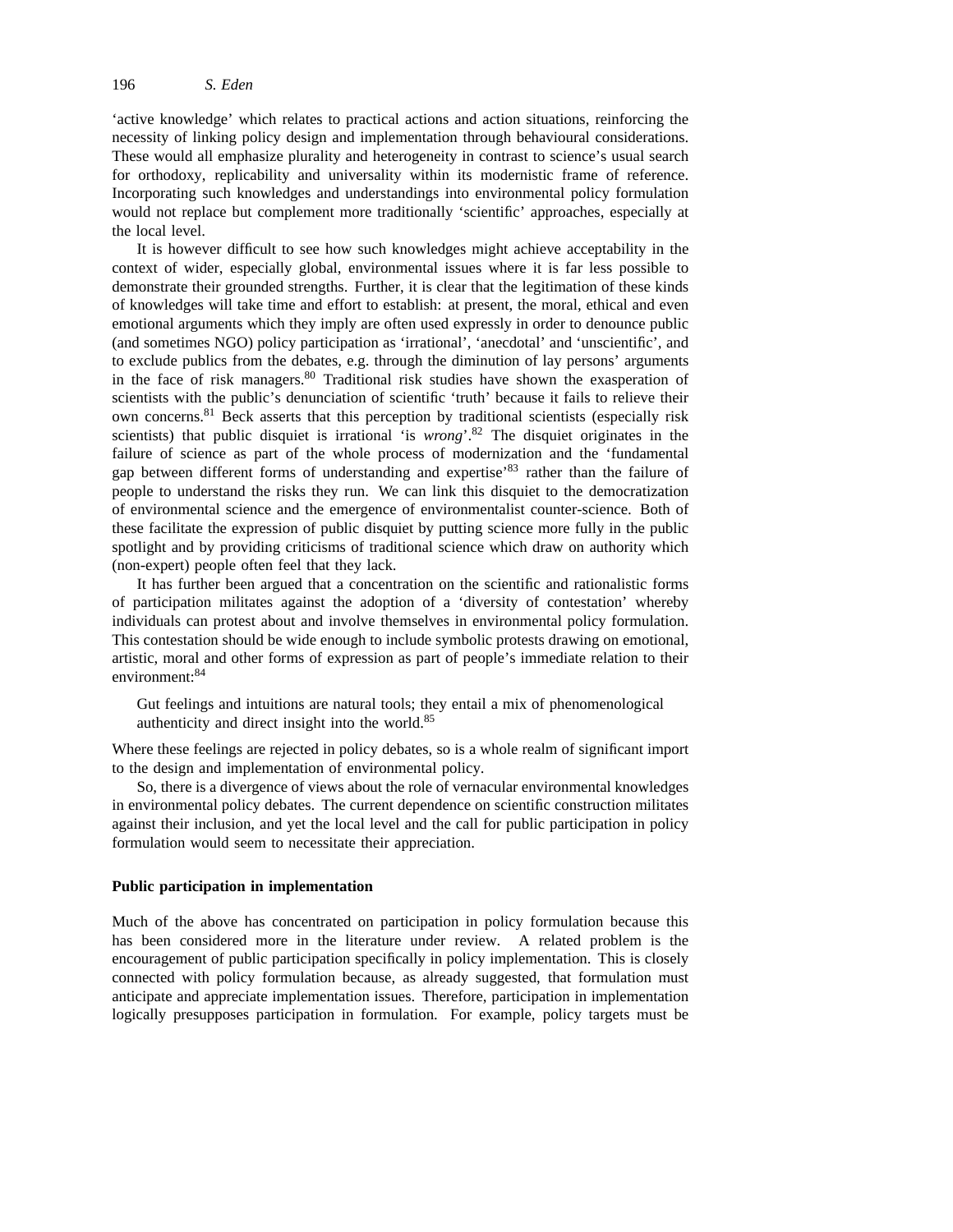set in consultation with those who must act to achieve them in order to make the targets feasible and to consider the best means to encourage compliance. This is common to all kinds of environmental and non-environmental policy where non-regulated public actions carry the burden of policy success. In the area of industrial regulation, for example, business is customarily consulted during policy formulation precisely because its importance in implementation is recognized.86 It is time that this argument was applied to *public* participation.

One problem is that public participation in implementation is commonly separated from participation in policy formulation. The *Going for Green* campaign mentioned above seeks to remedy this by linking environmental issues and personal action:

The connection between the big idea and our own personal activity is very, very difficult to establish. And in a sense, that's what *Going for Green* is about. It's linking those great ideas and ideals to which we are committed and from which there is no turning back, to the every day actions and the way we live, so that they can be turned into reality ... .

There is a need to give to the ordinary actions of life that understanding of how they can affect our environment that will lead us all to change our lifestyle.<sup>87</sup>

But policy still fails to appreciate the huge gulf between information and action, between understanding as awareness and understanding as the cause of behaviour. Policy-makers seem to assume that environmental education, drawing from scientific work, will lead to people making the link between policy and action and acting in order to meet policy objectives. This again assumes that lay people do not grasp the scientific and rational reasoning behind policy debate, that they must be informed subsequently of its successful conclusion and the proposed solutions, and that the communication of these will produce public action.

But the studies cited above undermine this happy logic. Environmental education may not lead to public participation because people make the links between their actions and the environment in other ways besides accepted rational and scientific ones. It is not solely through 'top-down' information that people act, but according to a panoply of cultural resonances and perceptions of their own environmental responsibilities.<sup>88</sup> For this reason, the UK's Panel on Sustainable Development called for an interdisciplinary approach to environmental education, which included 'philosophy, ethics, religion, and community and social responsibility' alongside natural science in order to develop in people 'an appreciation of environmental values.'89 This reflects the emphasis in *Agenda 21* (Chapter 36) on environmental education as interdisciplinary.

Extending the notion of expertise, then, does not necessarily affect how people behave in relation to environmental policy, because they are still predominantly outside it and because it does not make a link to their everyday behaviour, only to their information levels. Rather, power should begin to flow 'downwards to communities and households ... where people will have to adopt the initiative and the self-education *to learn how to act* as global citizens in a worryingly transforming world'.<sup>90</sup> I suggest that, if we want to make environmental policy successful, we need to look not only at the element of understanding and scientific awareness that is discussed in the notion of extending expertise, but also at how people connect their own lives to the environment, i.e. those 'active knowledges' mentioned above. This is the added dimension to public understanding that will go further towards successful environmental policy and, in underlining its importance, will emphasize the essential links between policy formulation and implementation. But it will also require a wider encouragement of participation beyond awareness and education.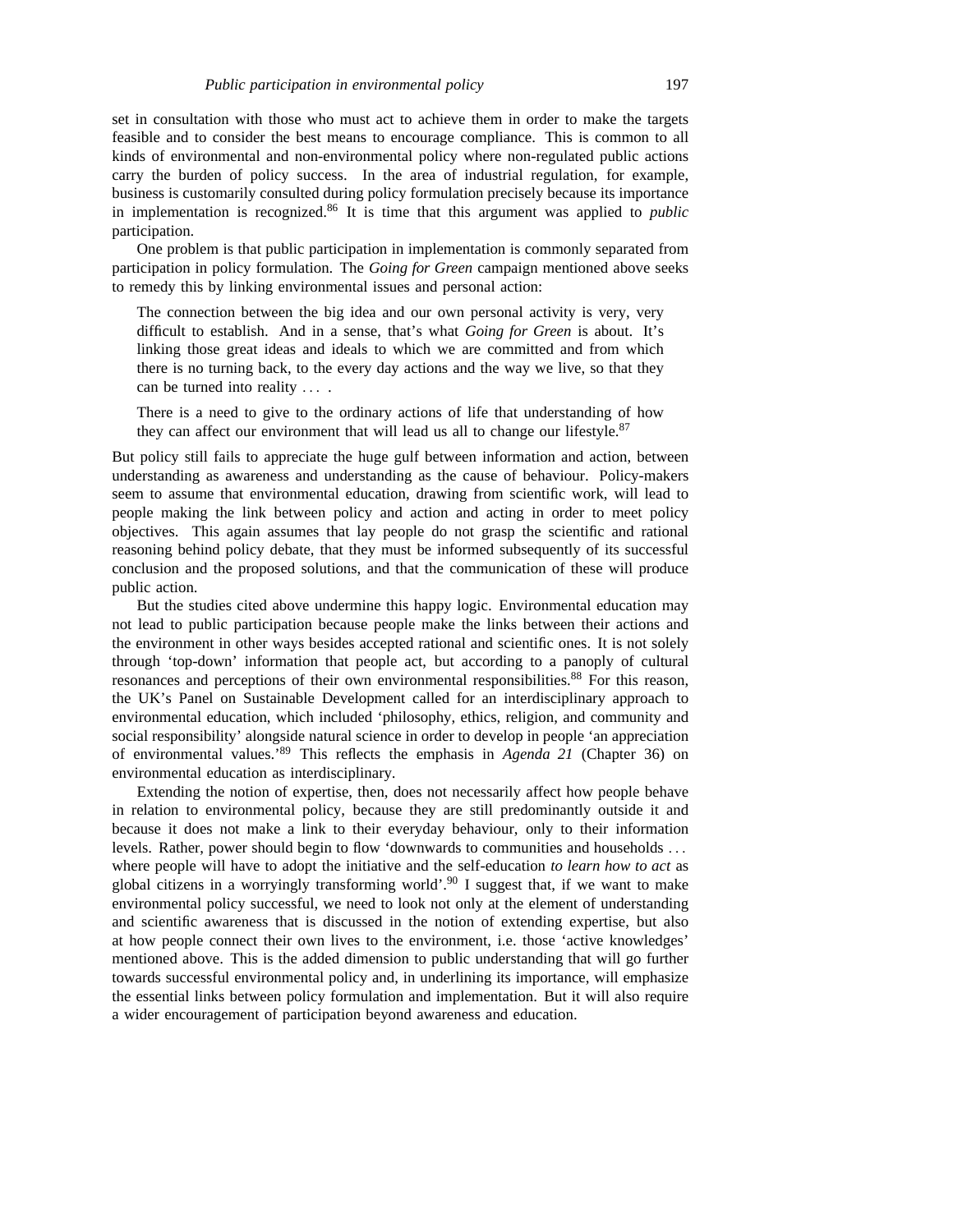### **Implications and conclusions**

In this paper, I have suggested that public participation is necessary for successful environmental policy, but that its formulation depends upon scientific and expert discussions, thereby excluding the public and failing to make links between policy and people's lives and actions. Arguments that policy should therefore encourage extended expertise and public understandings of environmental science do not necessarily deal with these problems. If we want environmental policy to succeed, we should look not only at public understandings in scientific and rationalistic terms, but also at the moral, ethical, cultural and behavioural dimensions of environmental issues, especially those linked to local environments. In Beck, 'there is a fundamentalist reliance on science as both epistemological and institutional forms which subordinate other important reflexive domains ... [such as] a range of vernacular moralities and knowledges'.<sup>91</sup> To build successful environmental policy and adequate public participation, these different elements need to be conjoined, but this proves a problem for academia because of the disciplinary boundaries which divide studies of science from those of publics, cultures and morals.

Most work so far has looked at issues revolving around environmental understanding through the sociology of science. Science and counter-science have extended the area of 'facts' and increased mediation between science and its publics and, with politicization, this has made science less opaque and more open to public criticism, especially as formalized in the USA.<sup>92</sup> Yet the public still see themselves as outside the science/counter-science dialectic because of their 'non-expert' status. This implies a broadening of science through Beck's pluralization of experts<sup>93</sup> but not a democratization that overthrows power based on knowledge differentials. It is difficult to argue that this will ever happen through the extension of the rational franchise, as Beck relies upon,  $94$  because people continue to allocate scientific expertise on the basis of current knowledge differentials and therefore reconstitute the power/knowledge gradients and sustain the realm of expertise for policy-making:

It is one thing to recommend that power and rationality be dispersed through society; it is quite another to demonstrate that this dispersal has already occurred ... perhaps knowledge, rather than being democratized, is becoming more exclusively the property of the particular interests it serves.<sup>95</sup>

And the more the stakes rise in the environmental debate, the more significant this latter suggestion will become. Where environmental debates seem predominantly constructed on (technical) rationality, even where counter-science expands, we should recognize the difficulties in granting a full franchise to all groups to participate.

But we need to consider more completely the notion of extended expertise. As well as cognitive aspects, moral, cultural and expressive concerns are implicated in local environmental issues and even in seemingly scientifically constructed global environmental issues. The limitations of concentrating on rationality to explain current shifts in modernity or producing future ones, as Beck does, have been explored by others.<sup>96</sup> The general point of expanding consideration beyond the cognitive has also been made by Wynne, who emphasizes that 'rationalities embody moral and social prescriptions'.<sup>97</sup> Only by acknowledging such non-scientific bases for public participation can we facilitate the democratization of the environmental debate. This would certainly imply a new social contract for science<sup>98</sup> as well as for interdisciplinary social science. In addition, the acceptance of local knowledges within policy debates would also help to revitalize public participation by redefining expertise so as to recognize the value of lay interpretations. While not necessarily solving any of the credibility problems faced by science, this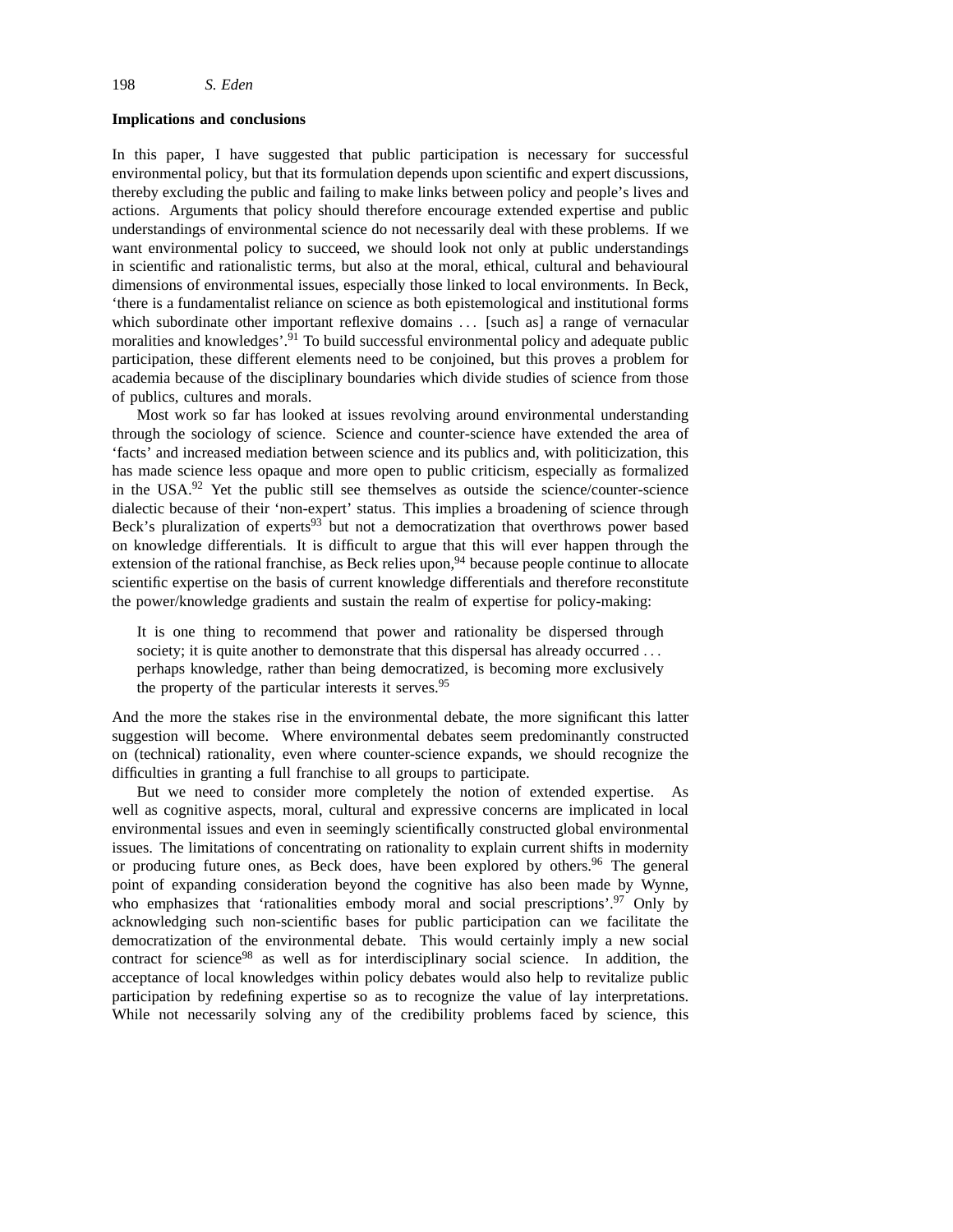development could offer new opportunities to involve increasingly disillusioned publics in more inclusionary debates about locally and nationally significant environmental issues.

The outstanding problem seems to be how these 'non-scientific' contributions might gain legitimacy in policy circles. Referring to science at least draws upon an externally recognized set of claims to authority and understanding. The local knowledges representing non-scientific understandings are not necessarily bound by these claims and, in effect, their very multiplicity will work against the unambiguous categorization of their own claims to relevance. It is therefore not possible to offer a simple solution to the deficiencies of scientifically dominated debates, merely some avenues for the future development of public participation.

What we can say is that issues of both power and expertise demand further research attention to appreciate the complexities of the public relation with science and the overall development of the environmental debate. We need to bring together scientific, counterscientific and non-scientific contributions to encourage full public participation and effective implementation. It is, however, a truism that the disciplinary foci used to study these different aspects will also make it more difficult to combine them within an interdisciplinary project of the kind such attention demands.

## **Acknowledgments**

I am grateful to an anonymous referee for some insightful comments which made me think my way more carefully through some of the implications of this paper. I would also like to thank Keith Bassett for his comments on a much earlier version of this paper, while absolving him for any responsibility for the revised result.

## **References**

- 1 From UNCED *Agenda 21*, Chapter 36.
- 2 O'Riordan, T., 1991, Stability and transformation in environmental government. *Political Quarterly*, **62**, 167.
- 3 Macnaghten, P., Grove-White, R., Jacobs, M. and Wynne, B., 1995, *Public Perceptions and Sustainability in Lancashire: Indicators, Institutions, Participation* (Preston: Lancaster University/Lancashire County Council), p.9.
- 4 Department of the Environment, 1990, *This Common Inheritance: Britain's Environmental Strategy* (London: HMSO); also subsequent updates with the same title in 1991, 1992, 1994.
- 5 Hope, C., and Owens, S., 1991, Common inheritance—collective responsibility? State, market and citizen in the White Paper on the Environment. *Energy and Environment*, **2**(2), 120–129; Eden, S. E., 1993, Individual environmental responsibility and its role in public environmentalism. *Environment and Planning A*, **25**, 1743– 1758.
- 6 Department of the Environment, 1994, *Sustainable Development: the UK Strategy Summary Report* (London: Department of the Environment), p.7.
- 7 Department of the Environment, 1994, *Sustainable Development: the UK Strategy* (London: HMSO), para 32.12.
- 8 *Going for Green* leaflet 1995.
- 9 Cited in *Going for Green* campaign launch conference transcript, 6 February 1995, p.1.
- 10 CPRE/Green Alliance, 1992, *Putting Our Own House in Order: the UK's Responsibilities to the Earth's Summit* (London: CPRE/Green Alliance), p.2.
- 11 Ball, S., and Bell, S., 1995, *Environmental Law* (3rd edn) (London: Blackstone Press), p.3.
- 12 Beck, U., 1992, *Risk Society: Towards a New Modernity* (London: Sage).
- 13 'Indeed, there is something unique about the manner in which ecology logically takes its place at the very centre of Beck's social theory' because it is so often ignored by other sociologists. Bronner, S. E., 1995, Ecology, politics, and risk: the social theory of Ulrich Beck. *Capitalism, Nature, Socialism*, **6**(1), 67–86.
- 14 Beck, U., 1992, *Risk Society: Towards a New Modernity* (London: Sage), p.162.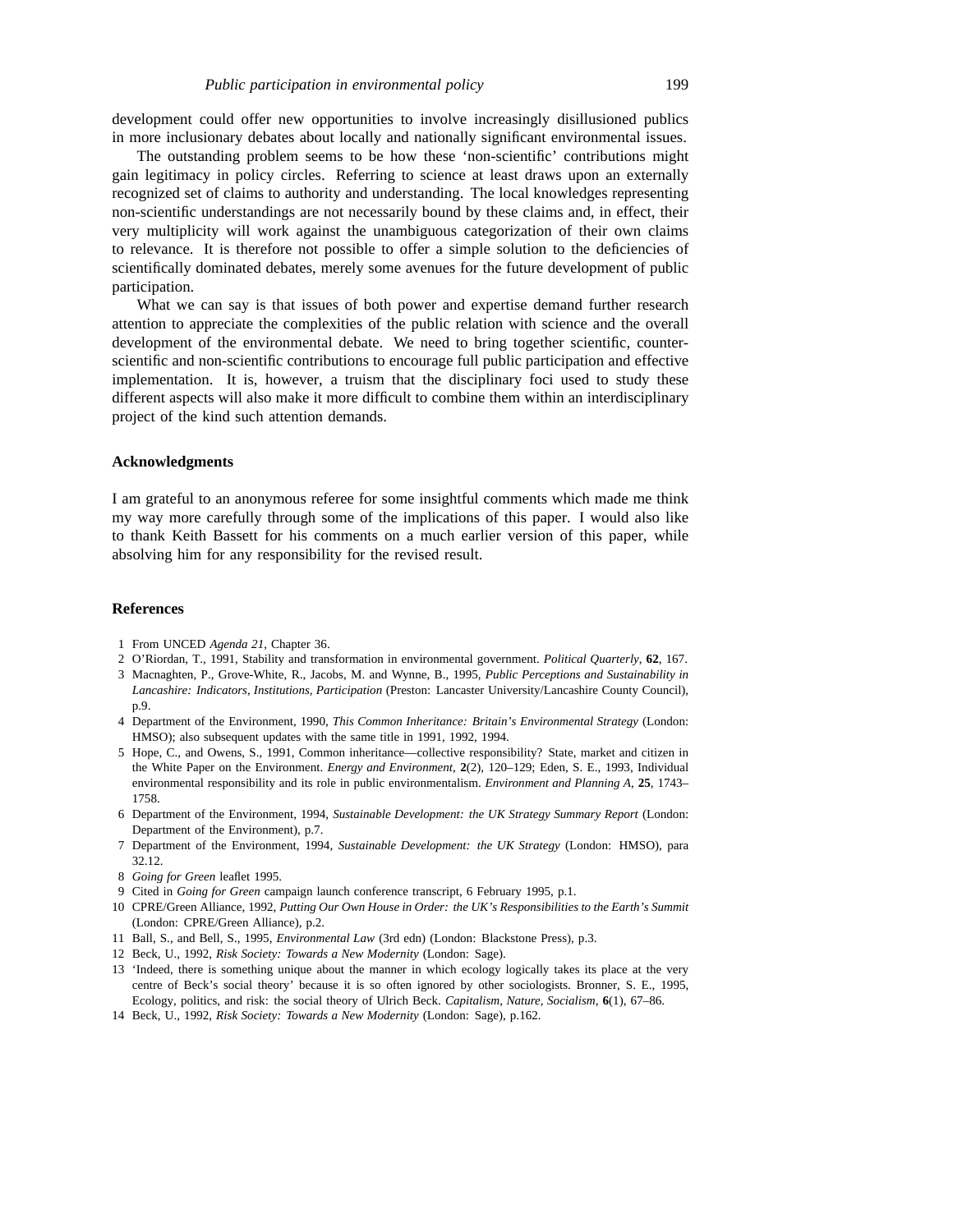- 15 Taylor, P. J., and Buttel, F. H., 1992, How do we know we have global environmental problems? Science and the globalization of environmental discourse. *Geoforum*, **23**(3), 405–416. See also Ross, A., 1991, Is global culture warming up? *Social Text*, **28**, 3–30; Buttel, F. H., Hawkins, A. P., and Power, A. G., 1990, From limits to growth to global change: constraints and contradictions in the evolution of environmental science and ideology. *Global Environmental Change*, **1**(1), 57–66.
- 16 Yearley, S., 1991, *The Green Case* (London: Harper Collins), p.116.
- 17 Ross, A., 1991, Is global culture warming up? *Social Text*, **28**, 18.
- 18 See later and especially Ross, A., 1991, Is global culture warming up? *Social Text*, **28**, 3–30.
- 19 See Vogel, D., 1986, *National Styles of Regulation* (Ithaca, NY: Cornell University Press), pp.172–175.
- 20 Ikwue, T., and Skea, J., 1994, Business and the genesis of the European Community carbon tax proposal. *Business Strategy and the Environment*, **3**(2), 1–10.
- 21 Benedick, R. E., 1991, *Ozone Diplomacy* (Cambridge MA: Harvard University Press), pp.103–104.
- 22 Smart, B., 1992, *Beyond Compliance: A New Industry View of the Environment* (New York: World Resources Institute), p.186; Doyle, J., 1992, Hold the applause: a case study of corporate environmentalism. *The Ecologist*, **22**(3), 88.
- 23 It is also possible to argue that moral and ethical discourses also have a part to play in the development of policy, especially in areas like biotechnology and embryo research in the 1990s. However, the contribution of such discourses is more important in these latter fields than in environmental policy because environmental management frequently focuses on the large scale, moving away from individual experiences and raising the difficult questions of who 'speaks' for the environment and non-human species, and whether 'Nature' can have value and thus whether we have a moral obligation to protect it, regardless of its usefulness. Such ecocentric and holistic versions of environmental ethics are important in the academic literature (see, for example, Eckersley, R., 1992, *Environmentalism and Political Theory* (London: UCL Press); Rolston, H. III, 1989, *Philosophy Gone Wild* (Buffalo: Prometheus Books); Brennan, A., 1988, *Thinking About Nature* (London: Routledge); Brennan, A., 1992, Moral pluralism and the environment. *Environmental Values*, **1**(1), 15–33), but not (yet) significant in defining environmental policy in the face of the more dominant 'managerial' discourses of science and economics.
- 24 Boehmer-Christiansen, S., 1988, Black mist and acid rain: science as the fig-leaf of policy. *Public Opinion Quarterly*, **59**(2), 145–160; Yearley, S., 1991, *The Green Case* (London, Harper Collins), p.16; Yearley, S., 1991, Greens and science: a doomed affair. *New Scientist*, 13 July, 38.
- 25 Beck, U., 1992, *Risk Society: Towards a New Modernity* (London: Sage), p.53.
- 26 Beck, U., 1992, *Risk Society: Towards a New Modernity* (London: Sage), p.72.
- 27 Barnes, B., 1985, *About Science* (Oxford: Basil Blackwell), p.83.
- 28 Also Taylor, P. J., and Buttel, F. H., 1992, How do we know we have global environmental problems? Science and the globalization of environmental discourse. *Geoforum*, **23**(3), 405–416.
- 29 Beck, U., 1992, *Risk Society: Towards a New Modernity* (London: Sage), p.55.
- 30 Yearley, S., 1994, Understanding science from the perspective of sociology of scientific knowledge: an overview. *Public Understanding of Science*, **3**, 252–253.
- 31 Ashworth, G., 1995, *Going for Green* launch conference transcript, 6 February, question and answer section 3.
- 32 Schwartz, M., and Thompson, M., 1990, *Divided We Stand: Redefining Politics, Technology and Social Choice* (Philadelphia: University of Pennsylvania Press), p.26; Boehmer-Christiansen, S., 1988, Black mist and acid rain—science as fig leaf of policy. *Political Quarterly*, **59**(2), 145–160.
- 33 Ahuja, D., 1992, Estimating national contributions of greenhouse gas emissions: the CSE-WRI controversy. *Global Environmental Change*, **2**(2), 83–87: 86; also Thery, D., 1992, Should we drop or replace the WRI Global Index? *Global Environmental Change*, **2**(2), 88–89.
- 34 McCully, P., 1991, Discord in the greenhouse: how WRI is attempting to shift the blame for global warming. *The Ecologist*, **21**(4), 157.
- 35 Jasanoff, S., 1993, India at the crossroads in global environmental policy. *Global Environmental Change*, **3**(1), 32–52.
- 36 However, other commentators have suggested that environmental science is in fact becoming *de*politicized rather than politicized as Beck suggests. Indeed, Taylor and Buttel argue that politics has been excluded from global environmental issues since the 'Limits to Growth' debates began in the 1970s. What they see developing is an apolitical consideration of environmental problems, excluding social or political dimensions by concentrating on technical (objective) ones, e.g. reducing greenhouse gas contributions by developing pollution abatement technology rather than by restructuring energy consumption. They contend that this depoliticizes environmental science by removing the possibility of policy prescription or, indeed, any actionable or normative judgement. See Taylor, P. J., and Buttel, F. H., 1992, How do we know we have global environmental problems? Science and the globalization of environmental discourse. *Geoforum*, **23**(3), 405–416. Similar arguments are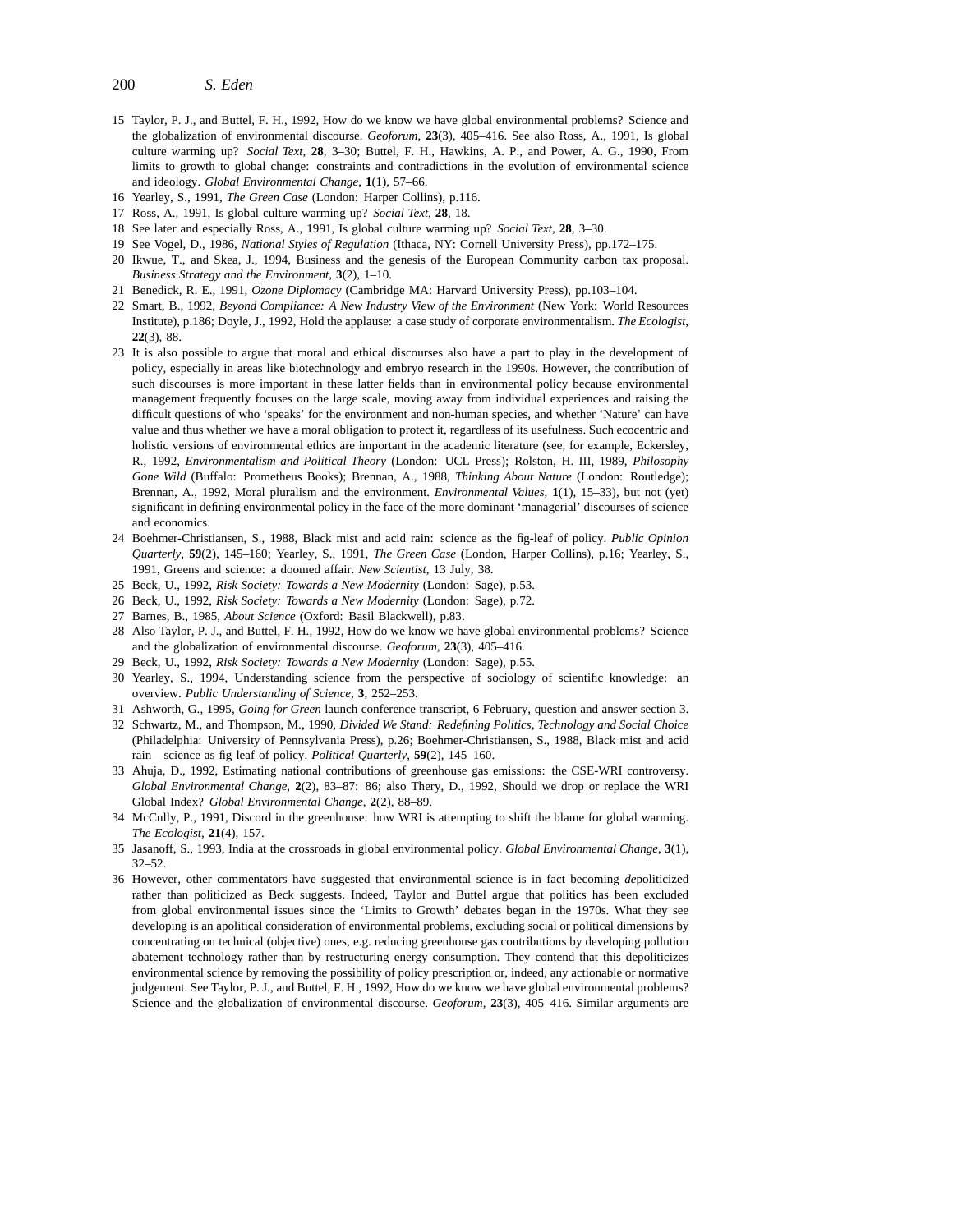also made for the depoliticization of science generally by Fischer, F., 1990, *Technocracy and the Politics of Expertise* (Newbury Park: Sage), p.220; and Barnes, B., 1985, *About Science* (Oxford: Basil Blackwell) for example.

I think that two different senses of 'politicization' are being referred to. In Beck's case, the implication is clearly, and justifiably, that science is increasingly part of the political process because it processes information, selects key issues for more investigation, is used in justifying policy choices and, in the process, is examined by (non-scientist) others as part of 'reflexive modernization'. In these matters, it is hardly apolitical. However, it must sustain an objective image in order to retain any form of 'rational' authority in the face of other, possibly morally grounded, arguments. In this sense, it can be connected with more technical solutions to problems, with the weighing, again in technical terms, of a range of possible policy solutions. This would represent a seemingly apolitical methodology which is firmly located in and connected to the political process. Hence, it is possible to argue that science is politicized in terms of its role but apolitical in terms of how its advice is represented. However, I do not think this is helpful and prefer to see science as politicized, while noting that Beck's notion of subpolitics points to this ambiguous relationship.

- 37 Jasanoff, S., 1986, *Risk Management and Political Culture* (New York: Russell Sage Foundation), pp.80–81. The three models are also discussed as abstract categories rather than national styles by Habermas, J., 1971, *Toward a Rational Society* (London: Heinemann), pp.62–70.
- 38 Ball, S., and Bell, S., 1995, *Environmental Law* (3rd edn) (London: Blackstone Press); Vogel, D., 1986, *National Styles of Regulation* (Ithaca, NY: Cornell University Press).
- 39 Renn, O., 1992, The social arena concept of risk debates. *Social Theories of Risk*, edited by S. Krimsky and D. Golding (Westport, CT: Praeger), p.183; Irwin, A., 1995, *Citizen Science* (London: Routledge), p.72.
- 40 Jasanoff, S., 1986, *Risk Management and Political Culture* (New York: Russell Sage Foundation), pp.30–31; Vogel, D., 1986, *National Styles of Regulation* (Ithaca, NY: Cornell University Press), p.255.
- 41 Vogel, D., 1986, *National Styles of Regulation* (Ithaca, NY: Cornell University Press), p.23.
- 42 Jasanoff, S., 1986, *Risk Management and Political Culture* (New York: Russell Sage Foundation), p.49.
- 43 The Royal Society, 1985, *The Public Understanding of Science* (London: The Royal Society); Wynne talks of a 'cultural alienation' of the public from science in Wynne, B., 1992, Uncertainty and environmental learning: reconceiving science and policy in the preventive paradigm. *Global Environmental Change*, **2**(2), 111–127; Yearley depicts the public legitimacy of science as low, and both he and Wynne blame the public's unfamiliarity with the workings of science: see Yearley, S., 1994, Understanding science from the perspective of the sociology of scientific knowledge: an overview, *Public Understanding of Science*, **3**, 245. Also see Barnes, B., 1985, *About Science* (Oxford: Basil Blackwell).
- 44 For example, the reports in *Independent on Sunday*, 17 July 1994, p.1; *Guardian*, 15 July 1994, pp.14–15; *Independent*, 3 July 1995, p.8.
- 45 Lash, S. and Wynne, B., in the Introduction to Beck, U., 1992, *Risk Society: Towards a New Modernity* (London: Sage), p.6.
- 46 Michael, M., 1992, Lay discourses of science: science-in-general, science-in-particular, and self. *Science, Technology and Human Values*, **17**(3), 330.
- 47 Ross, A., 1991, Is global culture warming up? *Social Text*, **28**, 12.
- 48 Irwin, A., 1995, *Citizen Science* (London: Routledge), p.118.
- 49 Burgess, J., Harrison, C., and Maiteny, P., 1991, Contested meanings: the consumption of news about nature conservation. *Media, Culture and Society*, **13**, 499–519.
- 50 Beder, S., 1991, Controversy and closure: Sydney's beaches in crisis. *Social Studies of Science*, **21**, 223–256.
- 51 As noted above, in the USA a more adversarial policy process has developed than in Europe. This has enabled public challenges of science, albeit within forums still strongly controlled by elites, in this case administrative ´ élites: see Jasanoff, S., 1986, *Risk Management and Political Culture* (New York: Russell Sage Foundation), p.23; Renn, O., 1992, The social arena concept of risk debates. *Social Theories of Risk*, edited by S. Krimsky and D. Golding (Westport: Praeger), p.183. Even here, the success of this more publicly exposed policy formulation is dubious, because it militates against definitive and yet adaptable policy decisions through extending the process of contestation and 'producing paralysis in the decision-making process': see Jasanoff, S., 1986, *Risk Management and Political Culture* (New York: Russell Sage Foundation), p.66.
- 52 Beck, U., 1992, *Risk Society: Towards a New Modernity* (London: Sage), p.155. For a case study see Yearley, S., 1989, Bog standards: science and conservation at a public inquiry. *Social Studies of Science*, **19**, 421–438.
- 53 Jasanoff, S., 1986, *Risk Management and Political Culture* (New York: Russell Sage Foundation), p.80.
- 54 For media studies of environmental issues, see Hansen, A., 1993, *The Mass Media and Environmental Issues* (Leicester University Press); Mazur, A., and Lee, J., 1993, Sounding the global alarm: environmental issues and the US national news. *Social Studies of Science*, **23**, 681–720; Bell, A., 1994, Media (mis)communication and the science of climate change. *Public Understanding of Science*, **3**, 259–275.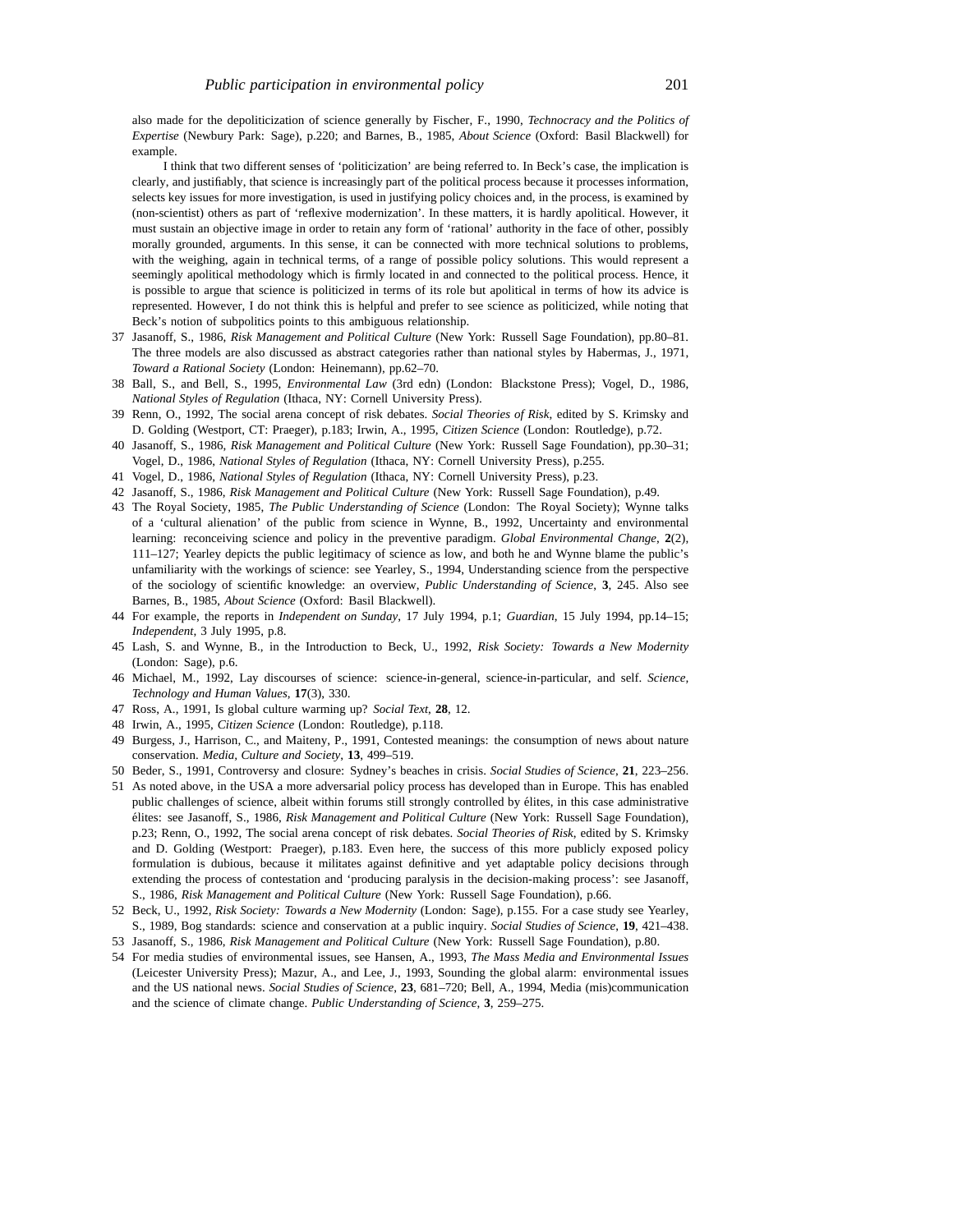#### 202 *S. Eden*

- 55 Shapiro, S., 1986, The social control of impersonal trust. *American Journal of Sociology*, **93**(3), 623–658; Fischer, F., 1990, *Technocracy and the Politics of Expertise* (Newbury Park, NJ: Sage).
- 56 Beck, U., 1992, *Risk Society: Towards a New Modernity* (London: Sage), pp.157–163.
- 57 Wynne, B., and Mayer, S., 1993, How science fails the environment. *New Scientist*, 5 June, 33.
- 58 Fischer, F., 1990, *Technocracy and the Politics of Expertise* (Newbury Park, NJ: Sage).
- 59 Tombs, S., 1993, The chemical industry and environmental issues. *Business and the Environment*, edited by D. Smith (London: Paul Chapman). Also see Laird, F. N., 1993, Participatory analysis, democracy and technological decision-making. *Science, Technology and Human Values*, **18**(3), 341–361.
- 60 Beck, U., 1992, *Risk Society: Towards a New Modernity* (London: Sage), p.59. This is also found in the term 'trans-science' where problems such as global warming and deforestation can be formulated by science but not resolved by it, due to the uncertainties and magnitudes involved. See Funtowicz, S. O., and Ravetz, J. R., 1990, *Global Environmental Issues and the Emergence of Second Order Science*, Report EUR 12803 EN (Luxembourg: Commission of the European Communities); Ravetz, J. R., 1990, *The Merger of Knowledge with Power* (London: Mansell); Macgill, S. M., 1987, *The Politics of Anxiety* (London: Pion). As Lash and Urry put it '[t]esting, in the risk society, has to occur *after* application; production must precede research.' See Lash, S., and Urry, J., 1994, *Economies of Signs and Space* (London: Sage), p.35.
- 61 Funtowicz, S. O., and Ravetz, J. R., 1990, *Global Environmental Issues and the Emergence of Second Order Science*, Report EUR 12803 EN (Luxembourg: Commission of the European Communities), p.20.
- 62 Funtowicz, S. O., and Ravetz, J. R., 1990, *Global Environmental Issues and the Emergence of Second Order Science*, Report EUR 12803 EN (Luxembourg: Commission of the European Communities), p.21.
- 63 Beck, U., 1992, *Risk Society: Towards a New Modernity* (London: Sage), p.161.
- 64 Wynne, B., 1992, Risk and social learning: reification to engagement. *Social Theories of Risk*, edited by S. Krimsky and D. Golding (Westport, CT: Praeger), p.294; Funtowicz, S. O., and Ravetz, J. R., 1990, *Global Environmental Issues and the Emergence of Second Order Science*, Report EUR 12803 EN (Luxembourg: Commission of the European Communities), p.21.
- 65 Wynne, B., and Mayer, S., 1993, How science fails the environment. *New Scientist*, 5 June, 35.
- 66 Irwin, A., 1995, *Citizen Science* (London: Routledge), p.107.
- 67 Rustin, M., 1994, Incomplete modernity: Ulrich Beck's *Risk Society*. *Radical Philosophy*, **67** (Summer), 3–12.
- 68 For a philosophical appreciation, see Passmore, J., 1978, *Science and its Critics* (London: Duckworth).
- 69 Eckersley, R., 1992, *Environmentalism and Political Theory: Toward an Ecocentric Approach* (London: University College London Press), p.51.
- 70 Beck, U., 1992, *Risk Society: Towards a New Modernity* (London: Sage); Funtowicz, S. O., and Ravetz, J. R., 1990, *Global Environmental Issues and the Emergence of Second Order Science*, Report EUR 12803 EN (Luxembourg: Commission of the European Communities).
- 71 Yearley, S., 1991, *The Green Case* (London: Harper Collins); Yearley, S., 1991, Greens and science: a doomed affair? *New Scientist*, 13 July, 37–40.
- 72 Jasanoff, S., 1986, *Risk Management and Political Culture* (New York: Russell Sage Foundation), pp.5, 52; Irwin, A., 1995, *Citizen Science* (London: Routledge), p.72; Habermas argues that in such decision-making regimes, the public cannot fully participate but can only legitimate the decisions made for them by elites: see ´ Habermas, J., 1971, *Toward a Rational Society* (London: Heinemann), p.67.
- 73 Bronner, S. E., 1995, Ecology, politics and risk: the social theory of Ulrich Beck. *Capitalism, Nature, Socialism*, **6**(1), 67–86.
- 74 Funtowicz, S. O., and Ravetz, J. R., 1990, *Global Environmental Issues and the Emergence of Second Order Science*, Report EUR 12803 EN (Luxembourg: Commission of the European Communities).
- 75 Giddens, A., 1990, *The Consequences of Modernity* (Cambridge: Polity), p.44.
- 76 Rustin, M., 1994, Incomplete modernity: Ulrich Beck's *Risk Society*. *Radical Philosophy*, 67 (Summer), 9.
- 77 Wynne, B., 1992, Uncertainty and environmental learning: reconceiving science and policy in the preventive paradigm. *Global Environmental Change*, **2**(2), 115.
- 78 It is interesting to compare this understanding of the importance of experience with Collins' model of the 'distance effect' where 'the further from the research front, the more do results look certain': see Collins, H. M., 1987, Certainty and public understanding of science: science on television. *Social Studies of Science*, **17**, 692. But for complications with this notion see Rudig, W., 1993, Sources of technological controversy: ¨ proximity to or alienation from technology? *The Politics of Expert Advice*, edited by A. Barker and B. G. Peters (Edinburgh University Press).
- 79 These characteristics are particularly drawn from Irwin, A., 1995, *Citizen Science* (London: Routledge), p.132.
- 80 For a case study, see the use made by NIREX of public criticism, in Kemp, R., 1990, Why not in my backyard? A radical interpretation of public opposition to the deep disposal of radioactive waste in the United Kingdom.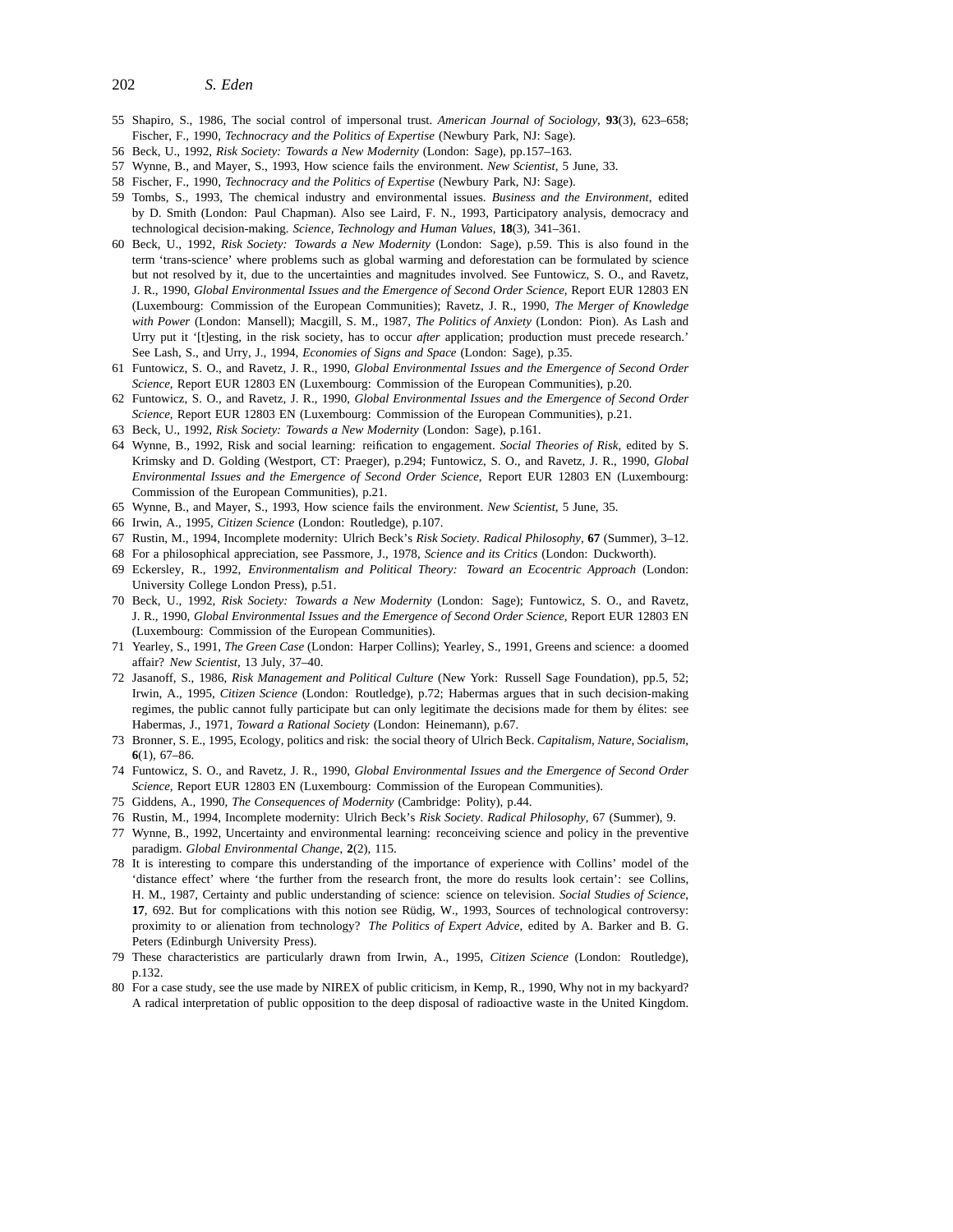*Environment and Planning A*, **22**, 1239–1258. Also Irwin, A., 1995, *Citizen Science* (London: Routledge), p.120.

- 81 For example, Fischer notes that traditional scientists designate public beliefs as 'irrational' (i.e. not based in traditional science); see Fischer, F., 1993, The greening of risk assessment: towards a participatory approach. *Business and the Environment*, edited by D. Smith (London: Paul Chapman), p.101; Tombs notes that chemical industry scientists see the public's worries about their operations as 'irrational (mis)conceptions', in Tombs, S., 1993, The chemical industry and the environment. *Business and the Environment*, edited by D. Smith (London: Paul Chapman), p.136; Beder shows how local protests about beach water pollution in Sydney were dismissed as 'pseudoscientific' and non-expert by the authorities, in Beder, S., 1991, Controversy and closure Sydney's beaches in crisis. *Social Studies of Science*, **21**, 249; Wynne notes that objections to a oxide fuels reprocessing facility at Sellafield-Windscale were seen by the establishment as 'anti-scientific', in Wynne, B., 1992, Risk and social learning: reification to engagement. *Social Theories of Risk*, edited by S. Krimsky and D. Golding (Westport, CT: Praeger), pp.278–282. This is also implied by Yearley, S., 1994, Understanding science from the perspective of the sociology of science: an overview. *Public Understanding of Science*, **3**, 251, in claiming that science is often distrusted unnecessarily by its publics.
- 82 Beck, U., 1992, *Risk Society: Towards a New Modernity* (London: Sage), p.58; emphasis in original.
- 83 Irwin, A., 1995, *Citizen Science* (London: Routledge), p.131.
- 84 For example, poetry, art and living styles related to the road protests in the UK in 1994/5. Also see Welsh, I., 1995, *Risk, Reflexivity and the Globalisation of Environmental Politics* (Bristol: Centre for Social and Economic Research Publications, University of the West of England), p.11.
- 85 Michael, M., 1991, Discourses of danger and dangerous discourses: patrolling the borders of science, nature and society. *Discourse and Society*, **2**(1), 23.
- 86 Barrett, S., 1991, Environmental regulation for competitive advantage. *Business Strategy Review*, Spring, 1–15.
- 87 Gummer, J., 1995, Environment Secretary, *Going for Green* campaign launch conference transcript, 6 February, pp.3–4.
- 88 Eden, S. E., 1993, Individual environmental responsibility and its role in public environmentalism. *Environment and Planning A*, **25**, 1743–1768.
- 89 British Government Panel on Sustainable Development, 1995, *First Report* (London: Department of the Environment), p.13.
- 90 O'Riordan, T., 1991, Stability and transformation in environmental government. *The Political Quarterly*, **62**, 172, emphasis added.
- 91 Welsh, I, 1995, *Risk, Reflexivity and the Globalisation of Environmental Politics* (Bristol: Centre for Social and Economic Research, University of the West of England), p.2. Further, all three elements are essential to the reconstitution of the policy regime. 'A scientized society could constitute itself as a rational one only to the extent that science and technology are mediated with the conduct of life through the minds of its citizens': see Habermas, J., 1971, *Toward a Rational Society* (London: Heinemann), pp.79–80.
- 92 Lash, S., and Wynne, B., 1992, Introduction, in Beck, U., 1992, *Risk Society: Towards a New Modernity* (London: Sage); Jasanoff, S., 1986, *Risk Management and Political Culture* (New York: Russell Sage Foundation), p.56.
- 93 Beck, U., 1992, *Risk Society: Towards a New Modernity* (London: Sage), pp.172–173.
- 94 Welsh, I., 1995, *Risk, Reflexivity and the Globalisation of Environmental Politics* (Bristol: Centre for Social and Economic Research, University of the West of England); Rustin, M., 1994, Incomplete modernity: Ulrich Beck's *Risk Society*. *Radical Philosophy*, 67 (Summer), 3–12.
- 95 Rustin, M., 1994, Incomplete modernity: Ulrich Beck's *Risk Society*. *Radical Philosophy*, 67 (Summer), 9–10.
- 96 Lash, S., and Urry, J., 1994, *Economies of Signs and Space* (London: Sage); Lash, S., 1993, Reflexive modernization: the aesthetic dimension. *Theory Culture and Society*, **10**, 1–23; Rustin, M., 1994, Incomplete modernity: Ulrich Beck's *Risk Society*. *Radical Philosophy*, 67 (Summer), 3–12.
- 97 Wynne, B., 1992, Risk and social learning: reification to engagement. *Social Theories of Risk*, edited by S. Krimsky and D. Golding (Westport CT: Praeger), p.291. This point is also made obliquely by Schwartz, M., and Thompson, M., 1990, *Divided We Stand: Redefining Politics, Technology and Social Choice* (Philadelphia: University of Pennsylvania Press), p.29.
- 98 Ravetz, J. R., 1990, *The Merger of Knowledge with Power* (London: Mansell), p.21; Funtowicz, S. O., and Ravetz, J. R., 1990, *Global Environmental Issues and the Emergence of Second Order Science*, Report EUR 12803 EN (Luxembourg: Commission of the European Communities), p.16.